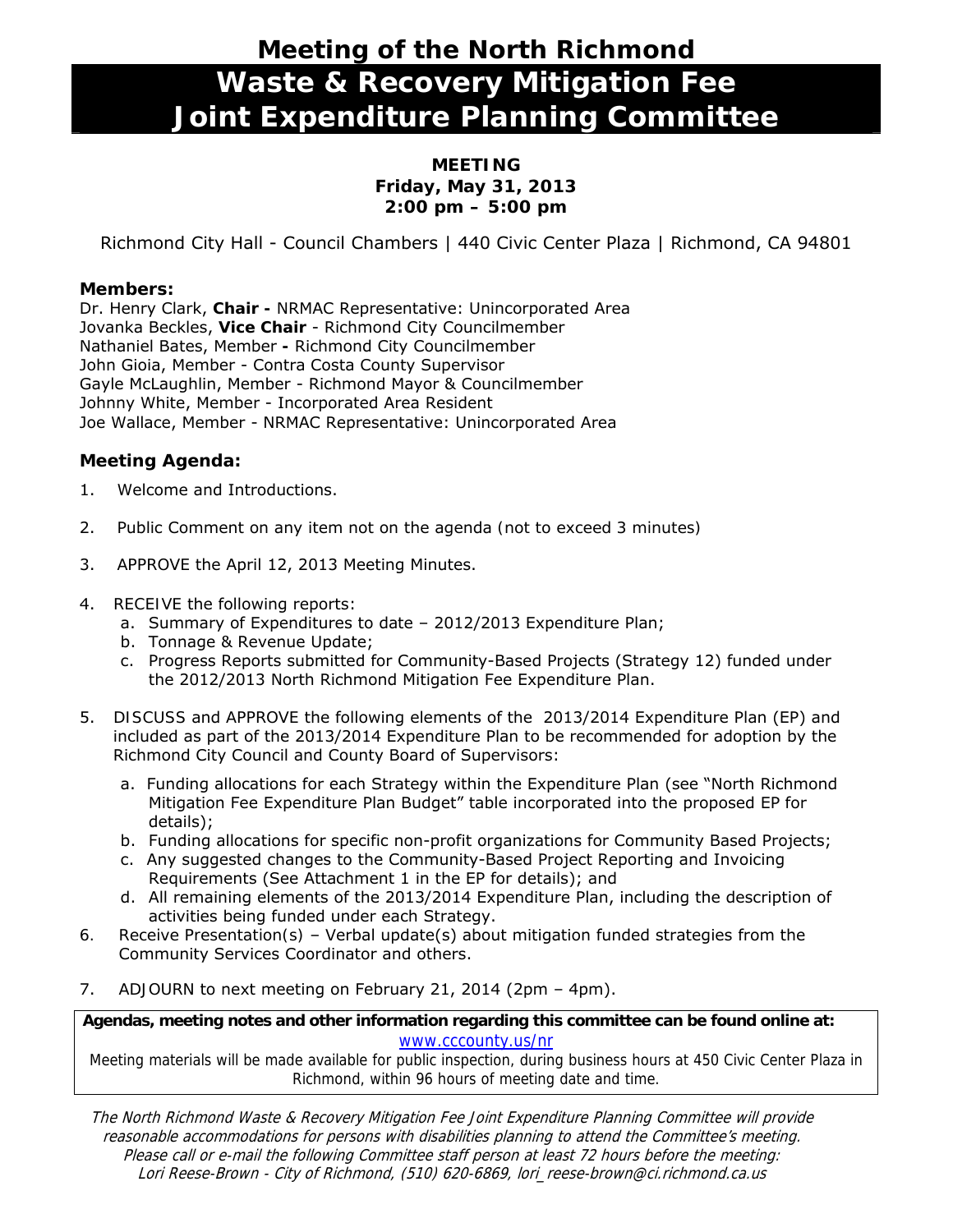## <span id="page-1-0"></span>**North Richmond Waste & Recovery Mitigation Fee Joint Expenditure Planning Committee**

## **Meeting Minutes**

Special Meeting

Friday, April 12, 2013 2:00 pm – 4:00 pm

*Richmond City Hall – Council Chambers / 440 Civic Center Plaza / Richmond, CA 94801* 

#### **Members/Alternates in Attendance:**

Dr. Henry Clark, **Chair** – NRMAC Representative: Unincorporated Area Jovanka Beckles, **Vice Chair** – Richmond City Councilmember Nathaniel Bates, Member – Richmond City Councilmember *(arrived during Agenda Item 4)*  Mayor Gayle McLaughlin, Member – Richmond City Councilmember Luz Gomez, Alternate Member – Contra Costa County Supervisor Beverly Scott, Alternate Member – NRMAC Representative: Unincorporated Area

#### **Members Absent:**

Joe Wallace, Member – NRMAC Representative: Unincorporated Area Johnny White, Member - Incorporated Area Resident John Gioia, Member – Contra Costa County Supervisor

#### **1. Welcome and Introductions**

Chair Dr. Henry Clark called the meeting to order at 2:06pm.

#### **2. Public Comment on any item not on the agenda**

Dr. Santiago from REACH Fellowship provided information specific to a current contract the City of Richmond is administering with North Richmond Mitigation Fee funding. Committee Staff (City Staff) stated that they would work with REACH regarding any issues.

#### **3. APPROVE the February 15, 2013 Meeting Minutes**

*Motion was moved* by Bates to approve the Minutes. Alternate Gomez requested clarification about if Committee action is needed on Item 5 from the previous Committee Meeting. Committee staff stated that no Committee Action was necessary on that item. *Motion was seconded* by Gomez and *was passed unanimously (4 Ayes).* 

#### **4. RECEIVE Expenditure Plan Strategy Summary Reports:**

Staff indicated that summaries were included in the packet, as per the direction from the Committee at the last meeting.

Beckles asked about Implementing Agencies from the Community Based Projects and found the details in the Committee Packet. Mayor McLaughlin requested if Staff could include page numbers for all packets in the future so Committee Members could easily refer to applicable pages. Committee Staff agreed to accommodate the request for the future.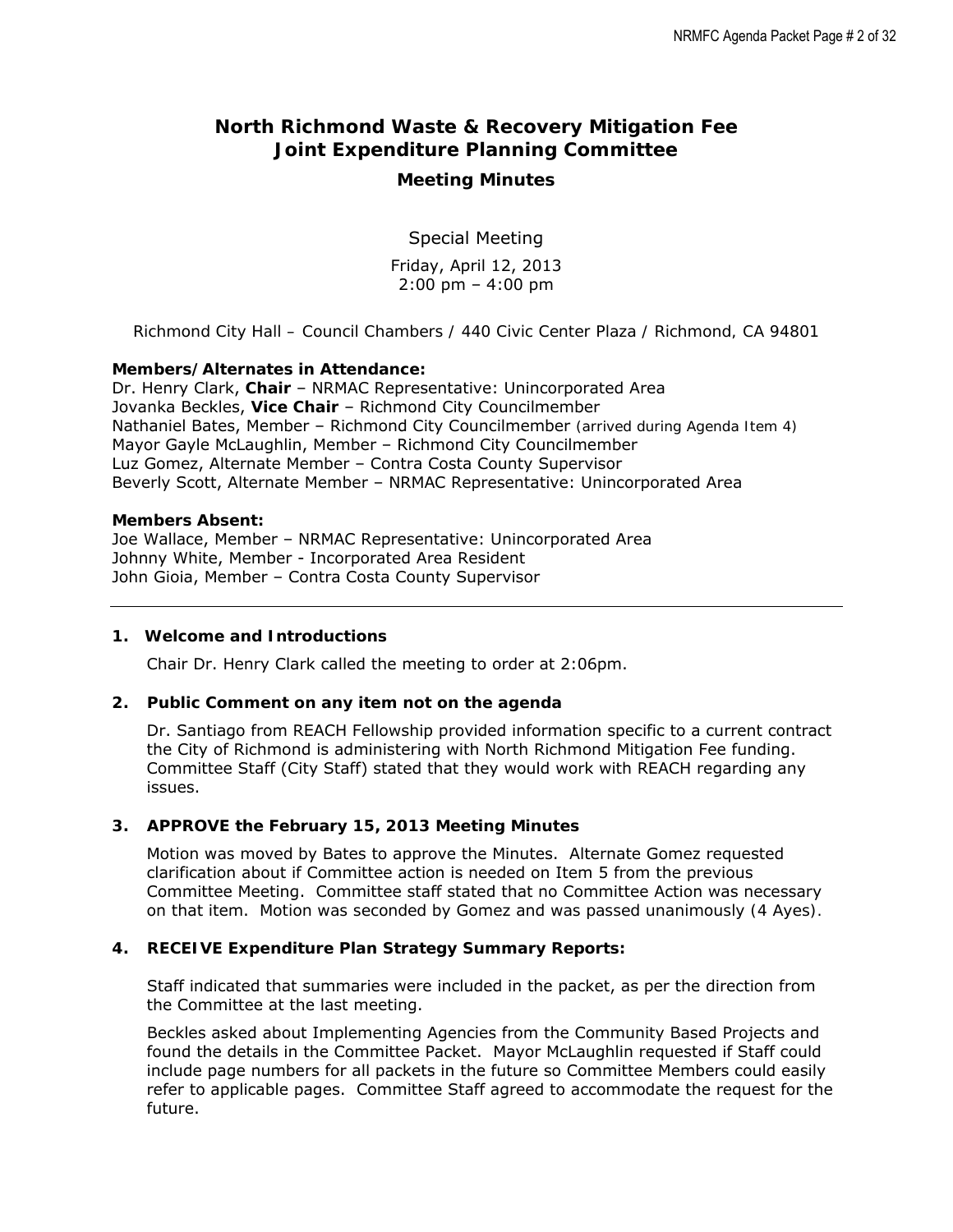Mayor McLaughlin *moved to approve* receiving Expenditure Plan Strategy Summary Reports. *Motion was seconded* by Gomez and was passed *unanimously (6 Ayes)*.

#### **5. PROVIDE direction about the proposed development of the 2013/2014 Expenditure Plan.**

Staff provided a summary explanation of the "Recommended Allocation of Projected 2013/2014 North Richmond Mitigation Fees" table provided in the packet materials.

 Mayor McLaughlin provided additional context related to the budget deficit identified in the table for the public.

Gomez stated that Republic Services is agreeing to the following:

- To cover up to \$2,500 of the redeemed Vouchers for the Disposal Vouchers Program (Strategy 1).
- Pay for one Community Clean-up (Strategy 2) and provide twenty, 20 yard debris boxes for the clean-up;
- Provide debris pick-up within the public right-of-way, however it was stated that this would not include thoroughfares, such as Richmond Parkway due to traffic and safety concerns.
- Pick-up, up to nine (9) tires within the public right-of-way per day, but would not have the ability to pick-up any hazardous materials. Gomez stated

#### *Recommendation(s) Proposed*

Gomez suggested a total reduction of \$37,564.57 of the funding in the following manner to balance a budget:

- (1) Reduce \$13,333.33 (all funding) from the Illegal Dumping Prosecutor (Strategy 9);
- (2) Reduce funding from County Code Enforcement (Strategy 5) by \$11,020.00 (10% reduction);
- (3) Reduce City Code Enforcement (Strategy 6) by \$3,333.33 (10% reduction);
- (4) Reduce Surveillance Cameras (Strategy 8) by \$300.00;
- (5) Reduce the Committee Administration/Staffing from 12% of the total projected revenue to 10% of the total projected revenue, which is a reduction of \$9,472.13;
- (6) Reduced \$105.78 from the Contingency fund.

*Mayor McLaughlin moved to make a decision on the recommendation made by Gomez, which was seconded by Beckles.* 

#### *Discussion on Recommendation(s) Proposed*

*General Deliberation began on budget reductions for all Categories of the Budget:*  Bates asked questions about impact on District Attorney reduction in funding on providing services, and what the Illegal Dumping Law Enforcement services provided for the amount currently budgeted. Deputy Monroe provided explanation of services being provided, and Committee staff understood that the funding covered for approximately 93% of a full time Deputy (FTE). Chair Clark asked questions to the Deputy regarding services being provided by the Sheriff's Department. Bates provided additional comments on how reductions should occur in general to balance the budget, stating that reductions to the budget should occur across all categories currently being funded. Mayor McLaughlin made general comments regarding comments made by Bates. Gomez responded to Bates and Mayor McLaughlin, stating the unique nature of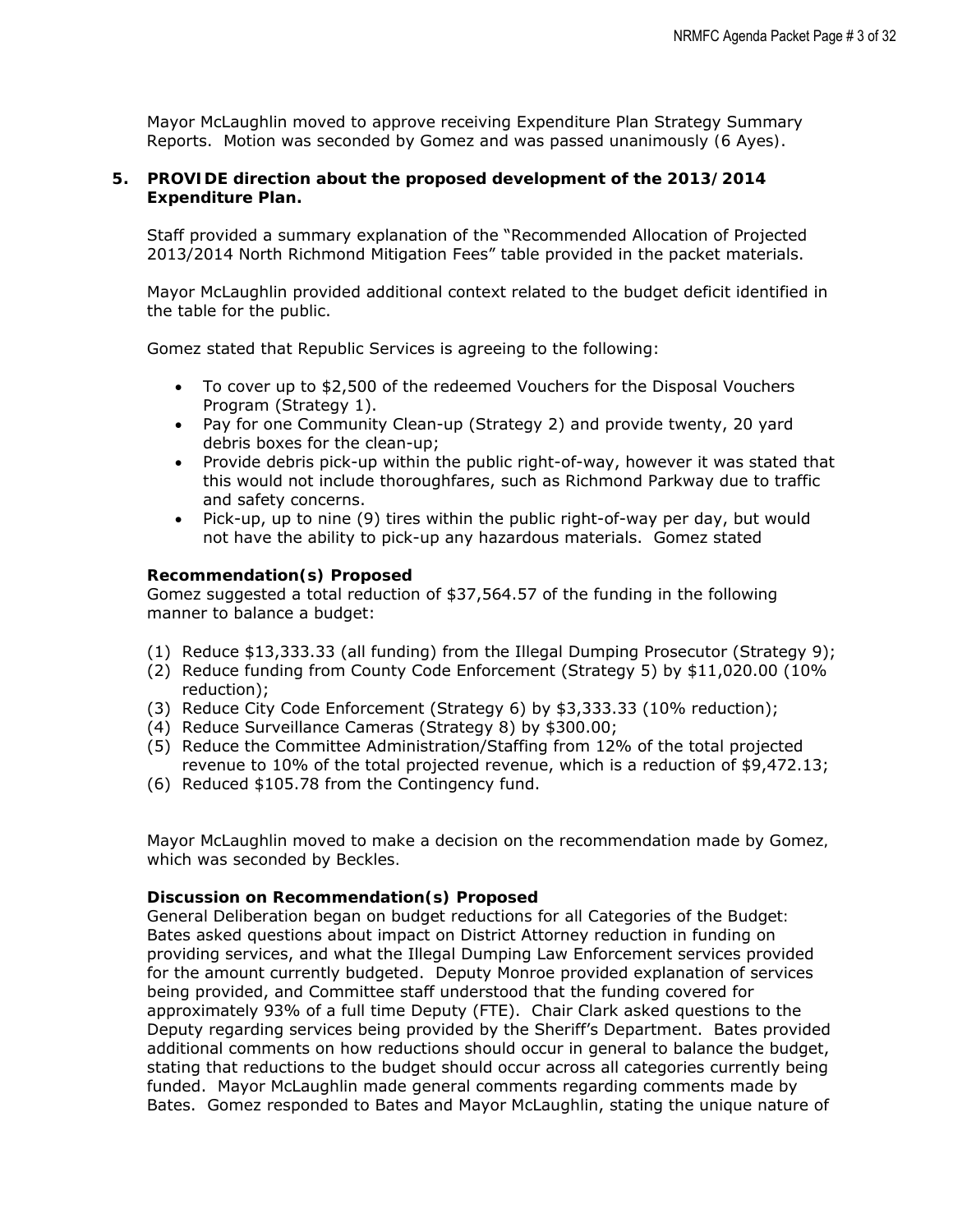the funding of the North Richmond Mitigation Fee and the program to support current Deputy funding. Bates asked for stats on Law Enforcement Activity and was directed to the current agenda packet materials related to the matter. General discussion began regarding the Law Enforcement Statistics provided in the Agenda packet materials. Mayor McLaughlin discussed that funding should not be used to cover basic services, such as Law Enforcement activities and other activities that should already be funded without Mitigation Fee monies. General discussion occurred by Gomez, Bates, and Mayor McLaughlin on this issue.

Dr. Clark suggested that the Committee act on the motion to recommended reductions in funding that was previously made by Gomez (as specified above), and if the Committee wants to reduce further funding in other areas of the budget, that it could be done as a separate action.

#### *Action on First Action Item*

Gomez moved to reduce funding as previously stated to a total reduction of *\$37,564.57, based on the itemized reductions in funding she suggested (delineated above). Motion was seconded by Mayor McLaughlin and passed (Ayes – 5, Noes – 1, Bates).* 

#### *Discussion on Second Action Item*

Scott began discussion to define how much money should be provided to Community Based Projects. Deliberation began to determine where additional funding reductions would occur to allocate funding for Community-Based Projects. Discussion continued, and included information on what current funded strategies currently provide.

#### *First Recommendation(s) Proposed for Second Action*

Gomez provided a recommendation to further reduce funding an additional \$22,117.16 to be placed in the Community Based Projects Strategy in the following manner:

- (1) Reduce funding from County Code Enforcement an additional 10% by another \$11,020.00.
- (2) Reduce City Code Enforcement an additional 10% by another \$3,333.33.
- (3) Reduce Contingency fund 20% by \$7,763.83.

#### **Discussion**

Gomez provided comments on projects that have been funded in the past with Mitigation funds under the Community-Based Projects Strategy. Mayor McLaughlin stated support for recommendation(s) made by Gomez, however wanted to discuss how to provide further funding to the Community-Based Projects Strategy.

Committee had general discussion about appropriateness of funding Community-Based Projects. Additional discussion was made by Mayor McLaughlin that the County should cover basic services, such as Law Enforcement and Code Enforcement and not utilize Mitigation funding for that purpose.

#### *Second Recommendation(s) Proposed for Second Action*

Bates provided a recommendation to further reduce funding an additional \$29,699.57 to be placed in the Community Based Projects Strategy in the following manner:

(1) Reduce funding in the Contingency Fund to \$20,000.00, which would provide an additional \$10,949.57 based on the recommended reductions currently proposed,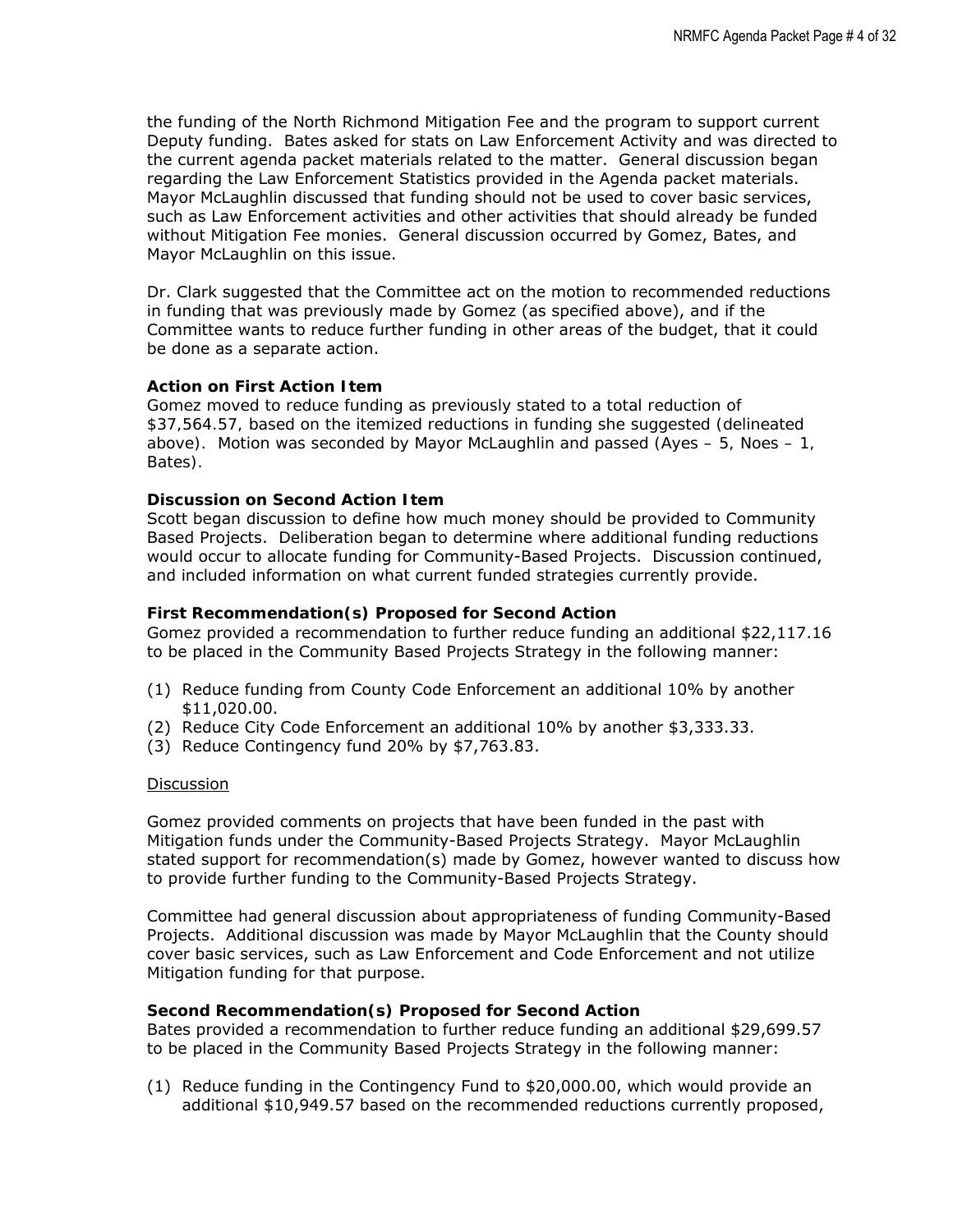as shown above.

(2) Reduce Law Enforcement Strategy 10% by \$18,750.00.

#### Discussion

Mayor McLaughlin requested clarification for a total dollar amount based on both recommendations proposed by Gomez and Bates. Committee Staff explained that the total would be \$51,816.73 when including all of the recommendations that were made by Gomez and Bates.

Committee had additional discussion and comments on the needs of funding for Strategies currently funded. Committee Staff provided clarification that an RFP process would not be necessary, and that we could use the list of Non-profits that applied for funding under our last RFP process. Staff also reminded the Committee, that this was discussed in past meetings.

#### *Action on Second Action Item*

Mayor McLaughlin *motioned* to reduce the budget by a total of \$51,816.73 based on the recommendations proposed by both Gomez and Bates to fund the Community-Based Projects Strategy. Gomez proposed a *revised motion* to reduce the Law Enforcement cuts to five percent (5%), not ten percent (10%) as proposed by Bates. Mayor McLaughlin disagreed with the revised motion presented by Gomez. *Bates then seconded Mayor McLaughlin's first motion* to reduce the budget by a total of \$51,816.73 to be allocated into the Community-Based Projects Strategy. Motion by Mayor McLaughlin was approved *(Ayes – 5, Noes – 1, Gomez).*

**6. APPROVE and ESTABLISH regular meeting schedule for two meetings per year that occur on the following dates/times: 3rd Friday in February (2pm – 4pm) & Last Friday in May (2pm – 5pm).** 

Committee Staff clarified that this item was on the agenda at the previous meeting, but no action was taken by the Committee, and therefore necessitating action by the Committee.

Bates Motioned for the regularly scheduled meeting, seconded by Gomez, and unanimously approved  $(Ayes - 6)$ .

#### 8. **Receive Presentation(s) – Verbal update(s) about mitigation funded strategies from the Community Services Coordinator and others.**

Carla Orozco made a presentation and provided an update activities being funding with Mitigation funded strategies.

Clark noted that CHD made presentation to NRMAC about their program which was also highlighted in the NR Green Newsletter.

Deputy Monroe provided brief update regarding recent enforcement efforts in North Richmond, including enforcement Task Force involving, Environmental Health, District Attorney's Office, Fire District, and Supervisor District I Office.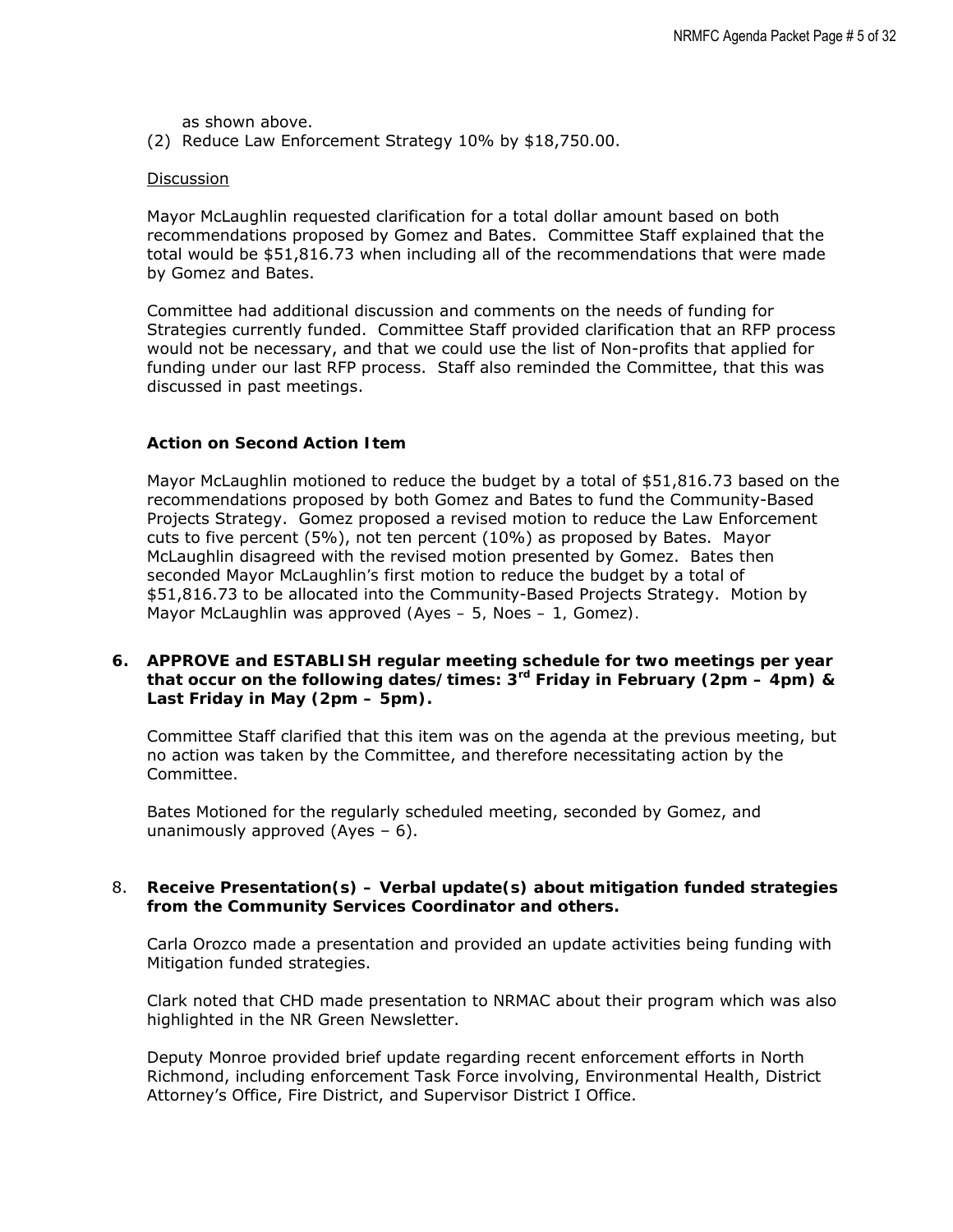Jose Avila added that the NRMF funding has been a key element to a successful collaborative enforcement effort.

Bates asked what happens with fines collected for Law Enforcement dumping cases. Committee Staff (City) stated that we could report back about the issue another time.

No discussion or vote was taken on this item.

#### 9. **ADJOURN to next meeting.**

Meeting adjourned by Chair Dr. Clark at 3:55pm.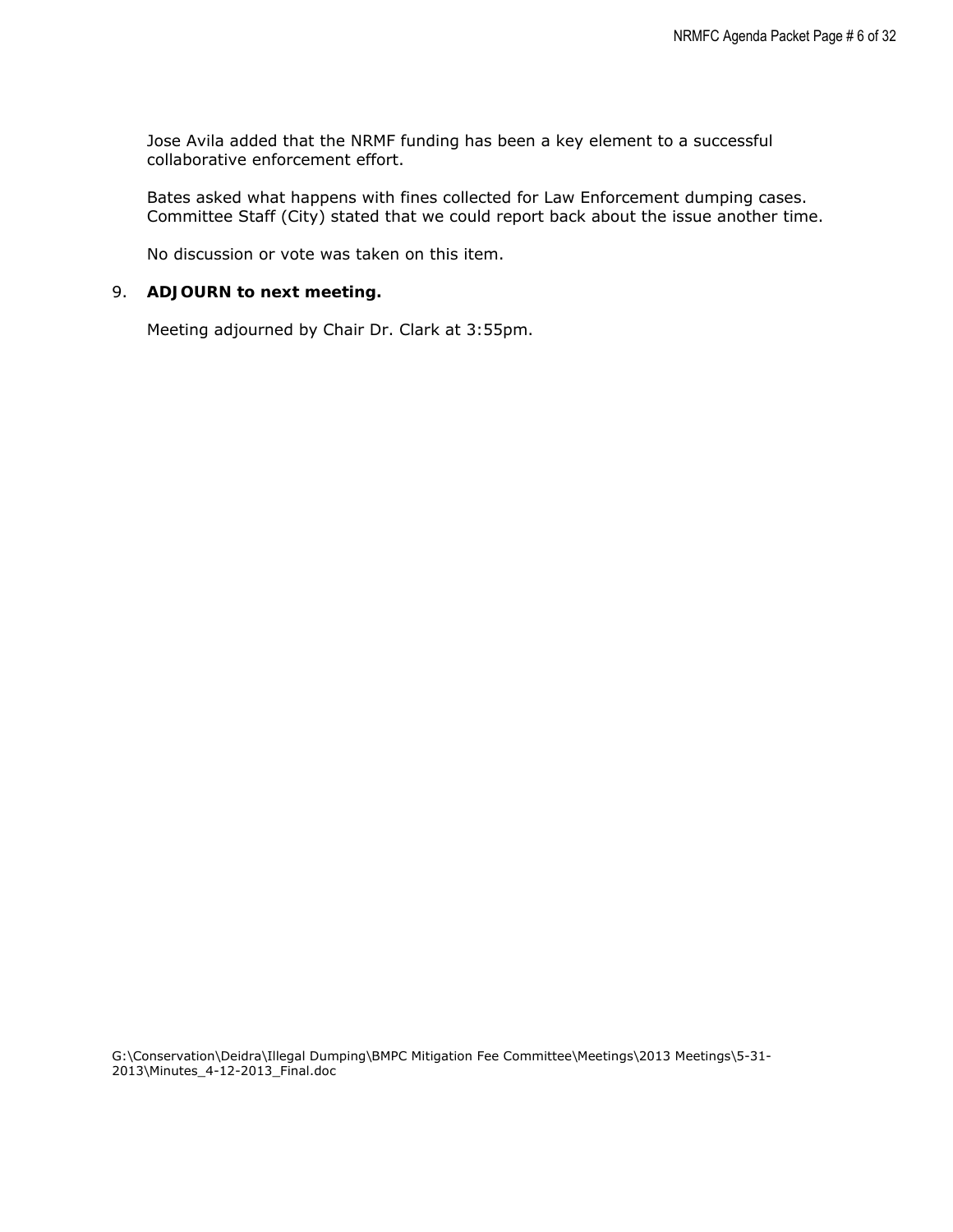| <b>Date Received</b>                     | <b>Time Period</b>  |                                      | <b>Amount Received</b> | <b>Processible Tons</b> | <b>Solid Waste Tons</b> |
|------------------------------------------|---------------------|--------------------------------------|------------------------|-------------------------|-------------------------|
| 3/1/2012                                 | $Jan-12$            | $\overline{\mathbf{e}}$              | $\overline{44,472.44}$ | 4,753                   | 12,232                  |
| 4/10/2012                                | Feb-12              | $\overline{\mathbf{e}}$              | 41,931.87              | 4,849                   | 11,433                  |
| 5/4/2012                                 | Mar-12              | \$                                   | 46,110.98              | 6,303                   | 12,310                  |
| 6/14/2012                                | Apr-12              | \$                                   | 46,276.37              | 6,528                   | 12,300                  |
| 7/10/2012                                | <b>May-12</b>       | $\overline{\$}$                      | 48,617.19              | 7,094                   | 12,858                  |
| 1/31/2013                                | $Jun-12$            | \$                                   | 44,298.93              | 5,998                   | 11,842                  |
| 1/31/2013                                | $Jul-12$            | \$                                   | 46,159.49              | 6,209                   | 12,351                  |
| 1/31/2013                                | Aug-12              | $\overline{\$}$                      | 48,139.21              | 6,324                   | 12,921                  |
| 1/31/2013                                | $Sep-12$            | \$                                   | 41,576.70              | 5,636                   | 11,113                  |
| 1/31/2013                                | Oct-12              | \$                                   | 46,297.44              | 6,296                   | 12,369                  |
| 1/31/2013                                | <b>Nov-12</b>       | \$                                   | 44,814.19              | 5,496                   | 12,135                  |
| 1/31/2013                                | $\overline{Dec-12}$ | $\overline{\$}$                      | 43,054.47              | 5,063                   | 11,717                  |
| 2/27/2013                                | $Jan-13$            | \$                                   | 46,381.65              | 5,508                   | 12,239                  |
| 4/2/2013                                 | Feb-13              | $\overline{\mathbf{e}}$              | 40,246.46              | 4,702                   | 10,641                  |
| 5/3/2013                                 | $Mar-13$            | $\overline{\$}$                      | 43,795.39              | 5,996                   | 11,343                  |
|                                          | Apr-13              | $\overline{\$}$                      | 46,945.09              | 6,716                   | 12,081                  |
|                                          | <b>May-13</b>       |                                      |                        |                         |                         |
|                                          | $Jun-13$            |                                      |                        |                         |                         |
| Total - Actual (2012)                    |                     | \$                                   | 541,749.28             | 86,757                  | 179,804                 |
| Total - Actual YTD (Jan-Jun 2013)        |                     | $\overline{\mathcal{L}}$             | 177,368.59             | 22,923                  | 46,304                  |
| Total - Actual YTD (Jan 2012 - Jun 2013) |                     | $\overline{\boldsymbol{\mathsf{s}}}$ | 719,117.87             | 93,473                  | 191,885                 |
|                                          |                     |                                      |                        |                         |                         |
| <b>Monthly Average - Actual</b>          |                     | \$                                   | 44,944.87              | 5,842                   | 11,993                  |
| Total - Projected (2012)                 |                     | \$                                   | 566,611.61             | 64,966                  | 154,648                 |
| Total - Projected (Jan-Jun 2013)         |                     | \$                                   | 282,459.74             | 32,342                  | 77,105                  |
| Total - Projected (Jan 2012 - Jun 2013)  |                     | \$                                   | 849,071.35             | 97,308                  | 231,753                 |
| <b>Monthly Average - Projected</b>       |                     | \$                                   | 47,170.63              | 5,406                   | 12,875                  |
|                                          |                     |                                      |                        |                         |                         |

# **North Richmond Waste & Recovery Mitigation Fee Payments**

| <b>Actual Revenue Shortfall (2012)</b>                    | (24, 862.32) |  |
|-----------------------------------------------------------|--------------|--|
| <b>Actual Revenue Shortfall/Surplus</b><br>(Jan-Jun 2013) | TBD          |  |
| <b>Actual Monthly Average Shortfall</b><br>(YTD)          | (2,225.76)   |  |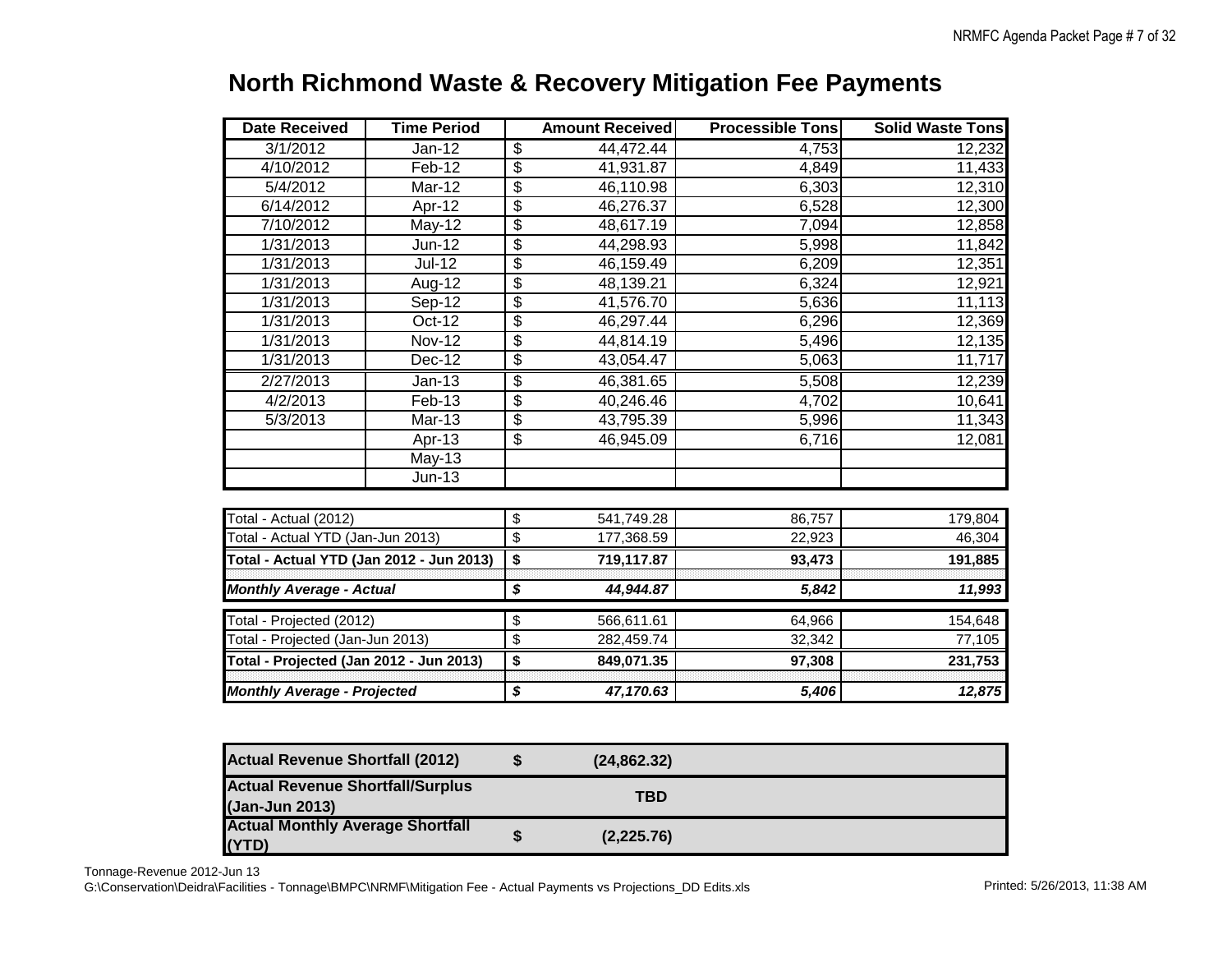## *(E-mailed to Committee Staff on 4/12/2013)*  LOTS OF CROPS SUMMARY

Since September 2012, things have progressed at a slower pace. There was always weeding and/or sheet mulching to be done at the garden sites. Iyalode had a serious health issue in July, but after a month or so of recuperation, things progressed at a more normal pace. The cold weather took a toll on some of the plants; it as cold last winter. We're slowly getting back into the swing of things.

217 York – We were informed by the Code Enforcement Officers that the fence at this site (cyclone) has to be removed. In the interim we're waiting for someone from that agency to let us know what the next steps will be. We also had problems with vandalism; we remedied that by making sure we have community days in the garden so we can let the community members know that they are welcome to harvest food and medicine, but it's not ok to uproot the whole plant, tree, herb, etc. It's become much better on this site and we're ready to plant for the Spring season. During the Fall, we harvested 50 pounds of cucumbers, 50 pounds of Yakon (a root similar to jicama), 40 bunches of fresh herbs, 85 ears of corn, endless amounts of greens (all arieties, especially kale), containers and containers of edible flowers, and 50 pounds of tomatoes. (This is just a partial list.) We continually harvest Purple tree collards since they grown so abundantly at this location.

The pumpkins here were vandalized and thrown in the street, but, we'll try it again this year and see what happens.

## 217 Vernon

The beautiful sign we built for the middle of the garden has been torn down. We were able to attach the sign to the fence in the front where it should probably have been in the first place. Because of all the sheet mulching over the past years, the soil has become very fertile and it's wonderful to be able to work the nitrogen-fixing plants back into the soil. We have already started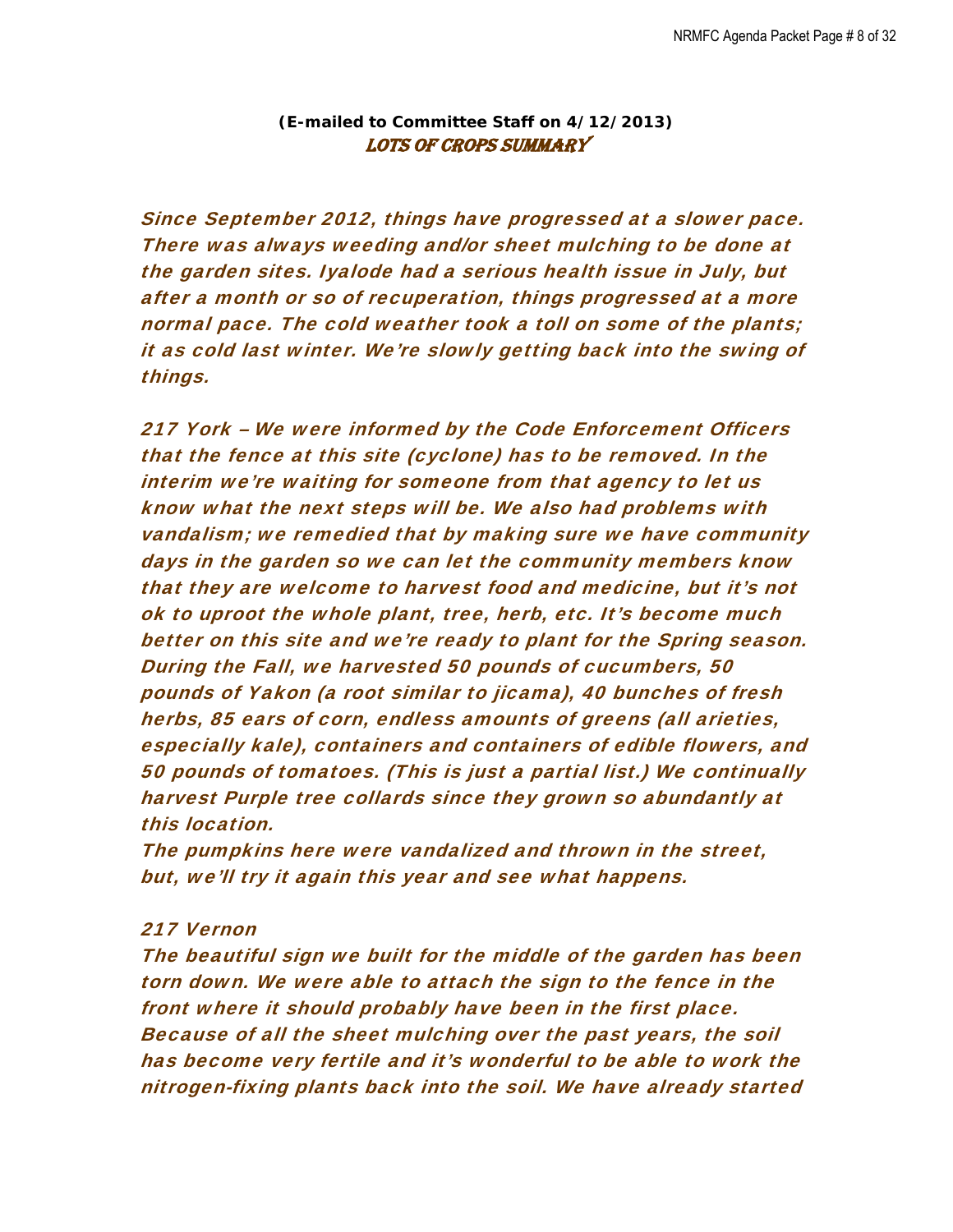our Spring planting at this site. Fall harvest consisted of containers of passion fruit (about 30 pounds), 40 pounds of Indian Corn, endless strawberries (the strawberries grow year round), 40 pounds of jalapeno peppers, 30 pounds of red, green, and yellow bell peppers, 60 pounds of tomatoes, 30 Fuji apples (first year of bearing fruit; not bad), 20 lemons (also first year; not bad), loads of edible flowers and herbs.

## 1643 Fred Jackson Way

There are more people growing their own food in this garden than in any others at the moment. We all try to work together so we can accomplish more on any given work day. This is another site where the soil has become so fertile from sheet mulching that we now have mustard greens and turnip greens growing. We just work these greens back into the soil and re-mulch. We want to make sure the soil is healthy before we start eating right out of the ground. Before the bulk of all the Spring planning is accomplished, Iyalode will re-test the soil at all sites to see what progress has been made for a more healthy soil. We failed to keep track of all crops harvested from this site. It was an abundance of corn, celery, strawberries, cucumbers, bell pepper, cabbage, okra, peaches, purple tree collards, amaranth, hot peppers (assorted varieties), rosemary, cilantro, passion flowers, Echinacea, different species of lavender, feverfew, garden sage, pineapple sage, olives (that had to be processed-we will conduct a class on how to process olives because, as the community gardeners found out, you can't eat them right off the tree.)

We finally called the County Health Department to remove a container full of something we can't identify from the smell. We agree with the Health Department that we shouldn't empty the contents of the container into the garden. Someone will be coming out next week to assist us – it was supposed to be this week.

The other two (2) sites are still being primed for building on, because they were quite toxic. This will be the year to continue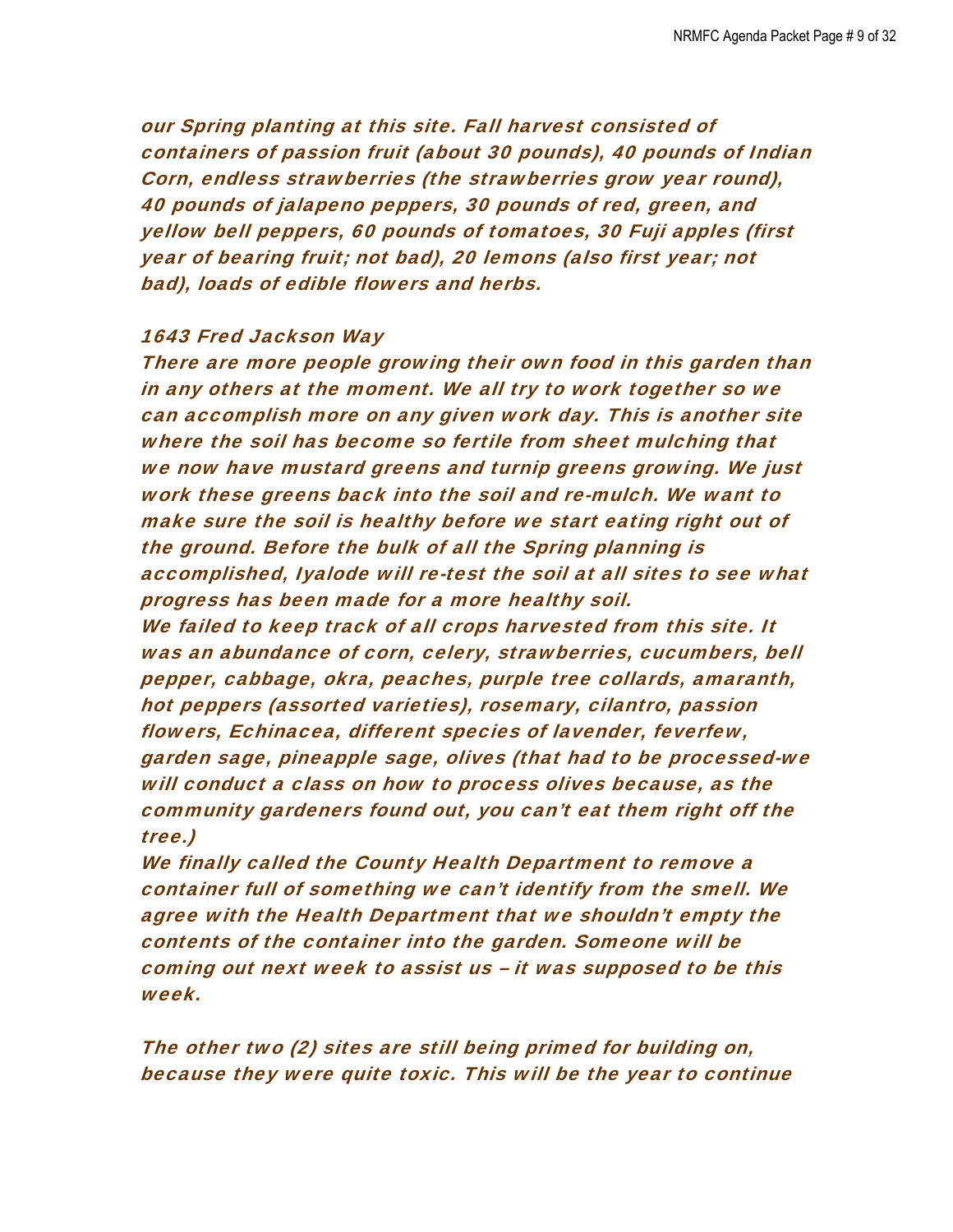to cultivate these sites. They are 357 Silver and Willard Street between Fred Jackson Way and York.

When growing in gardens like this, there is always enough for the people growing the food and medicine and enough to share with the community-at-large. That's what we have been doing and will continue to do. We will broaden our network to the businesses, churches (the churches we haven't contacted), other community members and their families. Also, we have already set up more workshops for Spring and Summer to educate the communities in North Richmond.

We thank you for this opportunity to work with people in the community because we also learn from them.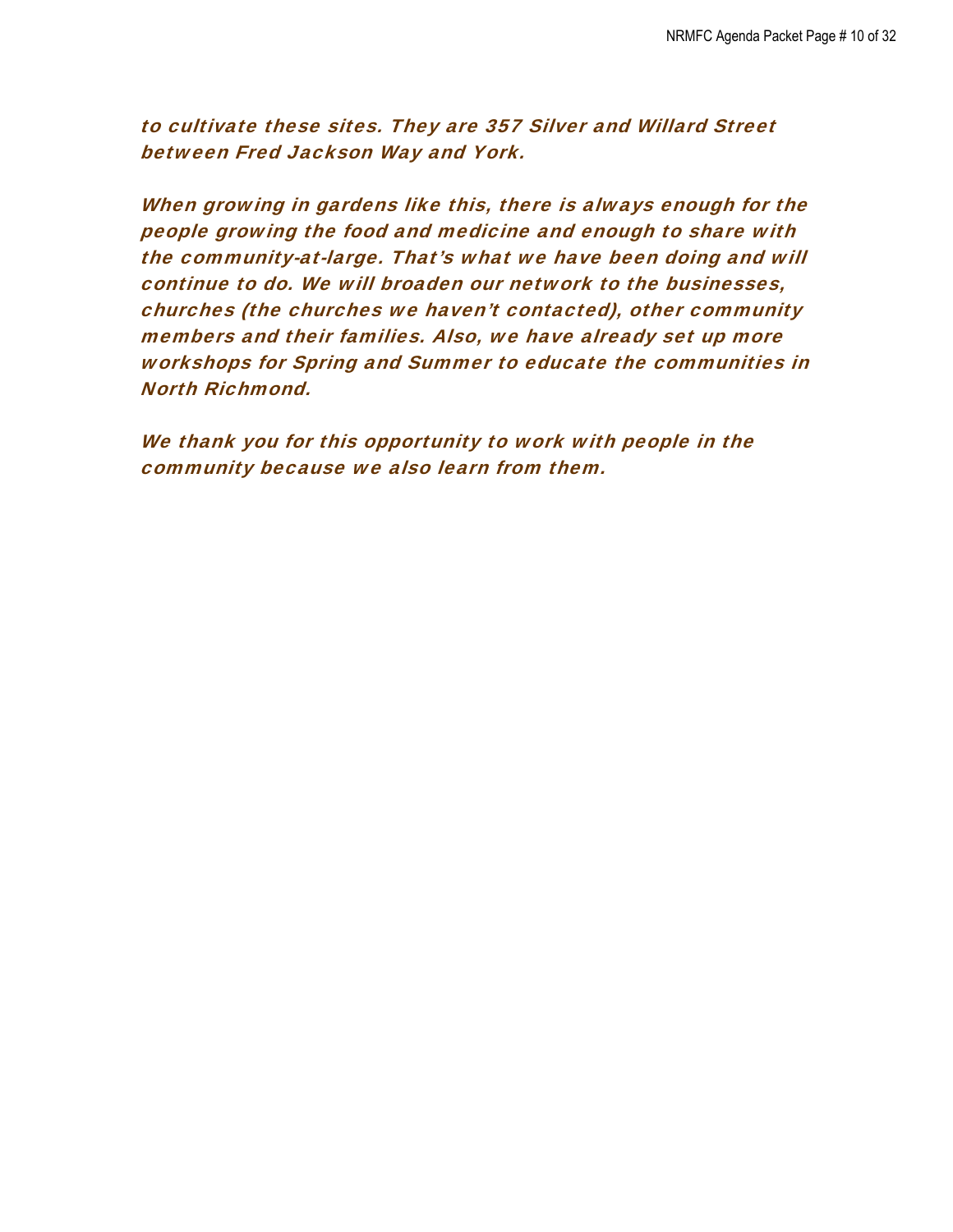## **North Richmond Waste & Recovery Mitigation Fee Community-Based Project Progress Report**

**Organization:** Reach Fellowship International (with Men and Women of Valor)

Contact Person: **Belinda D. Thomas, CFO (Case Manager of Project)** 

#### **Progress Report Period: Jan 30 – March 1, 2013**

**Project Expenses to Date:** *Attach completed Progress Report to each Invoice being submitted for any reimbursable costs incurred during this Progress Report Period.* 

#### **Brief Description of the Project:**

*Provide a brief description of the project activities/services your Organization is providing with this North Richmond Mitigation Fee (NRMF) funding. Funded activities must be consistent with the signed Agreement.* 

#### **Jan 30)**

First invoice submitted to City of Richmond on behalf of Reach Fellowship.

#### **Jan 31)**

Reach (Dr Edwina Perez-Santiago--Project Manager met with Pam Bilbou (Men and Women of Valor—President) at the City of Richmond, City Manager's office, along with City Manager Staff—Lori Reese Brown.

In this meeting) Reach and M&WV reviewed the signed partnership contract and both agreed to perform their contracted scope of work. M&WV agreed to bring 5 workers to Reach to get them signed up for classes and start the work.

#### **Feb 1)**

M&WV representatives and workers met at Reach Fellowship. In attendance: Dr Edwina Perez-Santiago [REACH], Belinda Thomas [REACH], Pam Bilbou [M&WV], Marvin Saucer [M&WV], Jennifer Goodwin [M&WV], Tracy Morris [M&WV], Daphne Banks [M&WV], & Marilyn Crenshaw [ M&WV].

As fiscal agent [REACH] Belinda Thomas—CFO obtained the M&WV workers' Cal ID and social security cards and created files for each. They were all instructed to return on the following Tuesday to begin orientation and academic testing. REACH provides this testing to assess the client's (clean-up workers') math and grammar skills used for job search activities.

#### **Feb 6)**

l

12—2pm—M&WV crew met at REACH for orientation and testing. In attendance: Jennifer Goodwin [M&WV], Tracy Morris [M&WV], Daphne Banks [M&WV],

#### **Tasks Accomplished to Date:**

*Describe the various tasks that your Organization has completed in whole or in part during the Progress Report Period (can be bullet points). [Save for use/reference when preparing Final Progress Report.]* 

#### **Materials Produced to Date:**

*Provide a listing of any materials/documents produced during this Progress Report period as a part of this project (e.g. pictures, surveys, handouts, work products, etc.) and attach copies of each.* 

#### **Number of Persons Served to Date:**

*Provide total number served from the NRMF Funding Area during this Progress Report period. Provide total number served from outside the NR Funding Area during this period. Provide total number of residents paid with NRMF funding during this period.* 

#### **North Richmond Green Meeting Attendance to Date:**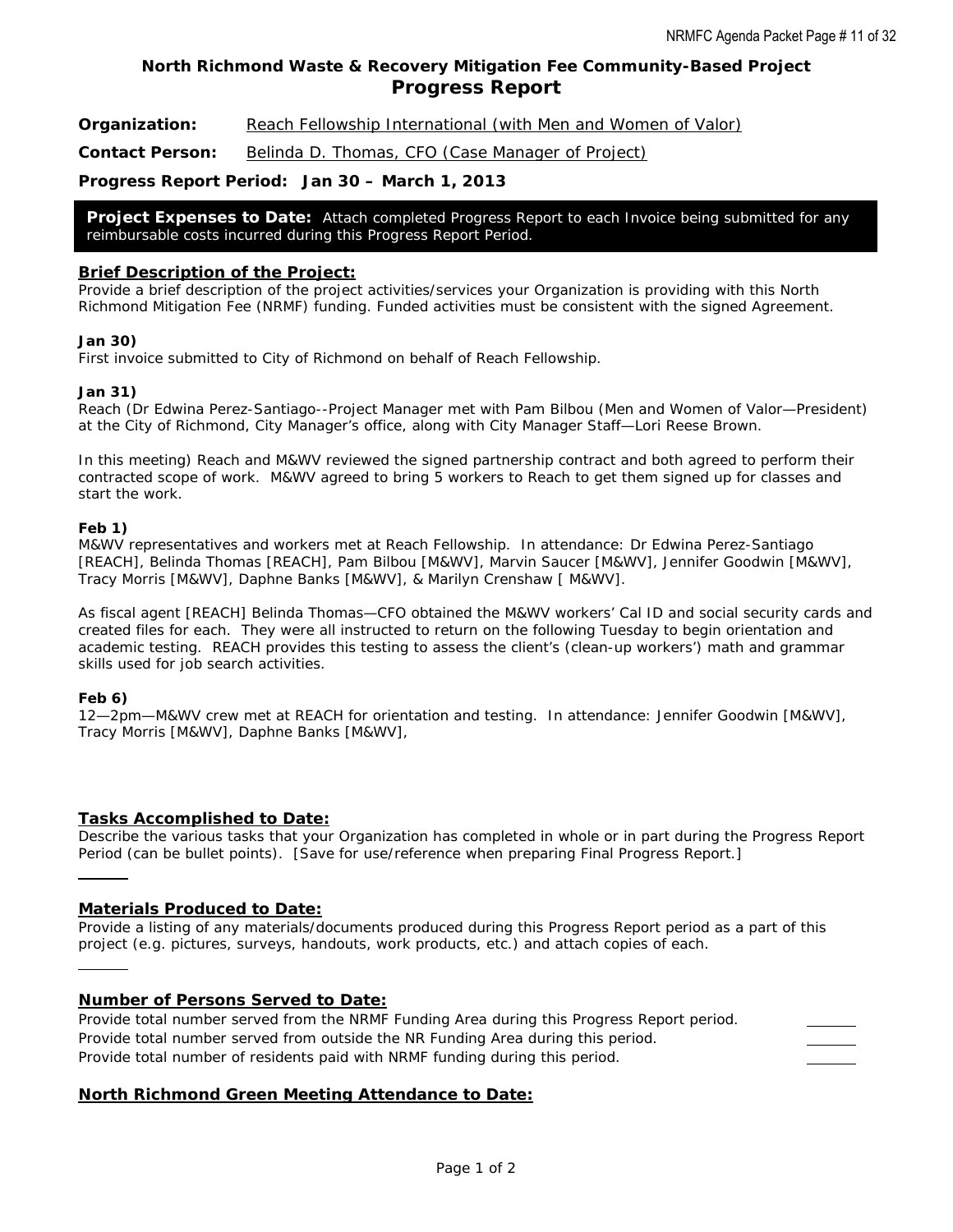### **North Richmond Waste & Recovery Mitigation Fee Community-Based Project Progress Report**

*Specify which monthly North Richmond Green meetings (list meeting dates) your Community Based Project representative(s) attended during this Progress Report period. [Must attend at least once per quarter] MEETING DATE(s): ATTENDEE NAME(s):* 

#### **Successes to Date:**

l

l

l

*Identify whether and how your project is addressing the intended problems associated with illegal dumping (be specific). Describe any other beneficial outcomes/success stories resulting from your project activities to date.* 

#### **Challenges to Date:**

*List any and all issues/problems (e.g. change in personnel, inadequate public awareness, applicability of regulatory restrictions/requirements, etc.) identified during this period which may impact the project's ability to achieve the intended outcome(s) identified by your Organization. Include all challenges/obstacles/barriers that may inhibit or compromise your ability to address the intended illegal dumping problem(s).* 

#### **Lessons Learned to Date & Feedback from Participants/Community:**

*Share any lessons learned from participants, staff and/or the community during this Progress Report period.* 

*Provide any feedback about the NRMF-funded project/program received from participants and/or community members (such as copies of quotes, emails/letters and completed surveys/evaluations).* 

#### **Other Project Information:**

*Provide any additional information about your organization's work that did not fit in any of the other sections, including description(s) of any additional services or enhanced activities provided beyond those specified.*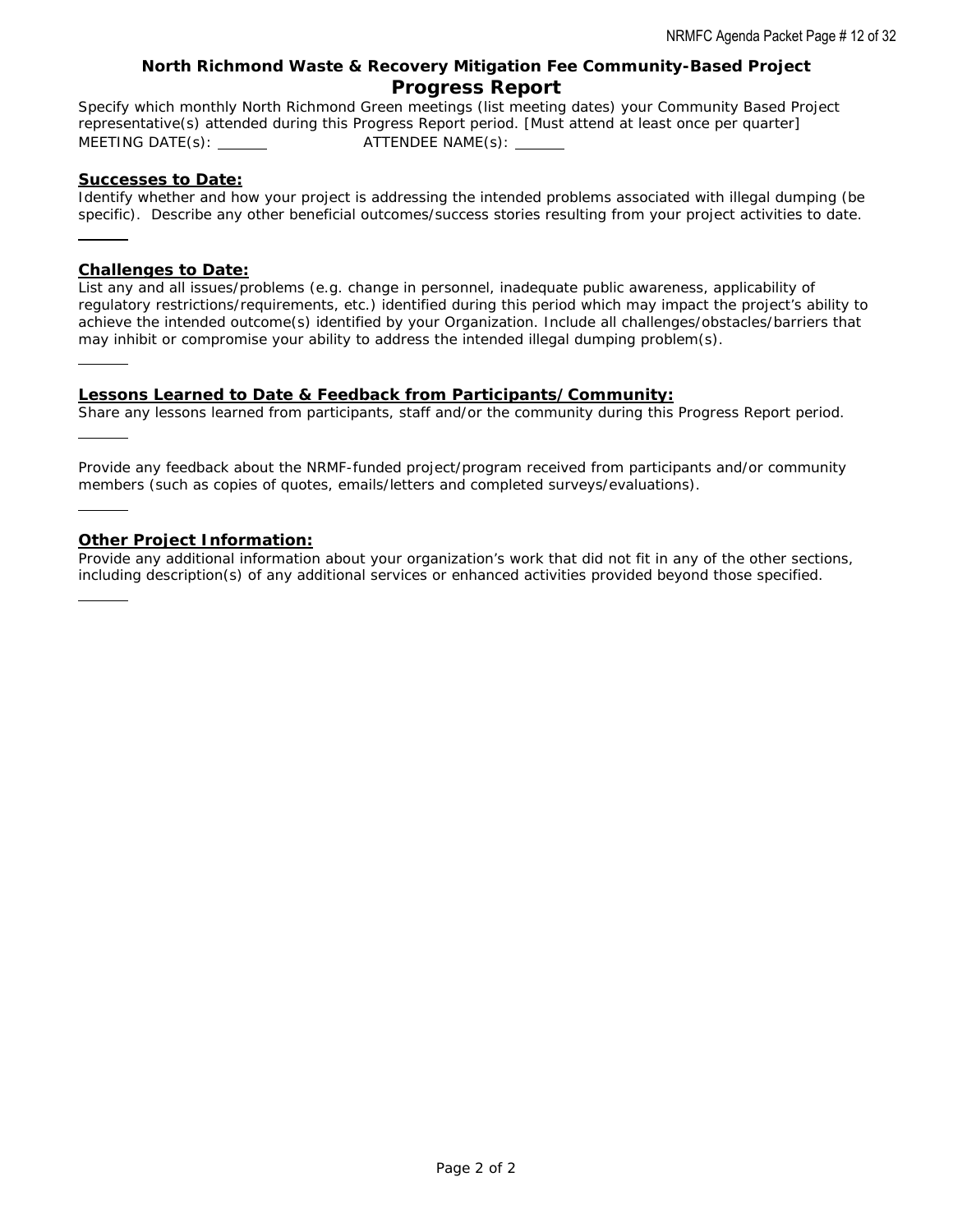# **Attachment 2 - Community Based Projects Table (Strategy 11)**

# *2013/2014 Expenditure Plan Funding Allocations for New Selected Projects to be recommended for City/County approval by the North Richmond Mitigation Fee Committee*

In April 2013, the NRMF Committee voted to approve a recommended allocation of \$51,816.74 for new 2013/14 Community Based Projects. At the meeting scheduled for May 31, 2013 the NRMF Committee is expected to make selection recommendations for the allocation of this funding based on Proposals submitted by eligible non-profit organizations in 2012. The number of organizations (not necessary 3 shown below) and amount of funding to be recommended for each organization is expected to be determined by the NRMF Committee at its meeting on May 31, 2013.

| New Community Based Projects Recommended for Funding in 2013/2014 |                      |                                   |                                                         |                                                     |          |                                                                |                                                                                          |  |  |  |
|-------------------------------------------------------------------|----------------------|-----------------------------------|---------------------------------------------------------|-----------------------------------------------------|----------|----------------------------------------------------------------|------------------------------------------------------------------------------------------|--|--|--|
| Organization /<br><b>Fiscal Sponsor</b><br>(if applicable)        | <b>Project Title</b> | <b>Requested</b><br><b>Amount</b> | <b>Non-Profit</b><br><b>Award for</b><br><b>Project</b> | <b>Agency</b><br><b>Contracting</b><br><b>Costs</b> |          | <b>Total for</b><br><b>Project Award   Notes</b><br>& Contract |                                                                                          |  |  |  |
|                                                                   |                      |                                   |                                                         |                                                     |          |                                                                |                                                                                          |  |  |  |
| To be recommended by the<br><b>Committee</b>                      |                      | TBD*                              | TBD*                                                    | \$                                                  | 3,000.00 | TBD*                                                           | Selected organization(s)<br>will be asked submit                                         |  |  |  |
| To be recommended by the<br><b>Committee</b>                      |                      | TBD*                              | TBD*                                                    | \$                                                  | 3,000.00 | TBD*                                                           | scaled-back versions of<br>their Scope of Work<br>describing what<br>element(s) of their |  |  |  |
| To be recommended by the<br><b>Committee</b>                      |                      | TBD*                              | TBD*                                                    | \$                                                  | 3,000.00 | TBD*                                                           | selected project they are<br>proposing to complete<br>with the amount<br>available.      |  |  |  |
|                                                                   |                      |                                   |                                                         |                                                     |          |                                                                |                                                                                          |  |  |  |
| <b>Total Funding Requested/Allocated</b>                          |                      | \$                                |                                                         | S.                                                  | 9,000.00 | 51,816.74<br>S                                                 |                                                                                          |  |  |  |

#### TBD\* To be determined for recommendation by the Committee at the May 31, 2013 NRMF Committee Meeting.

G:\Conservation\Deidra\Illegal Dumping\BMPC Mitigation Fee Committee\2013-2014 Exp Plan\CommBasedProjects\_w-2013-14 NEW.xls New 2013 CBPs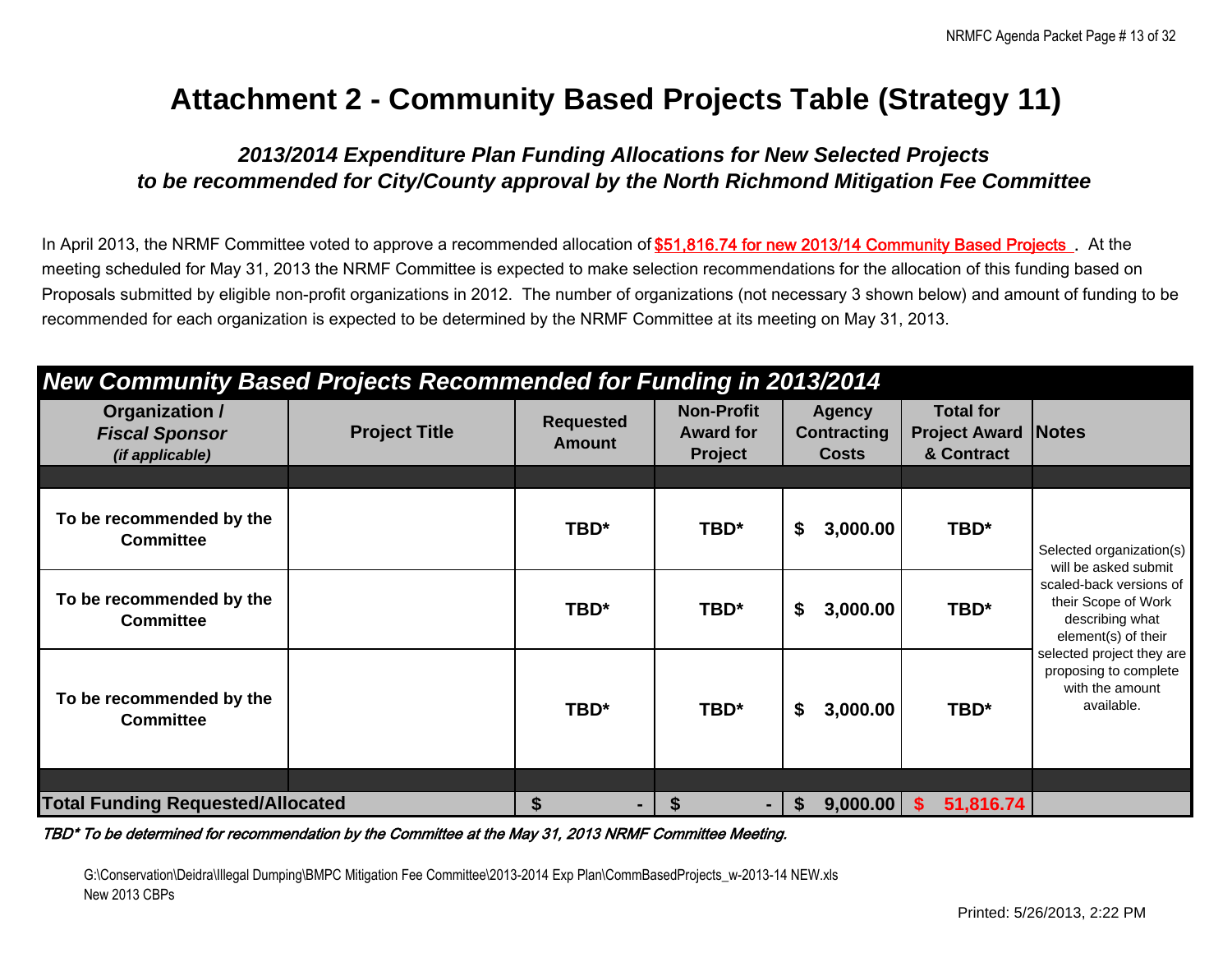# **Attachment 3 - Community Based Projects Table (Strategy 11)**

*Obligated funding allocated for Community Based Projects in the 2012/13 Expenditure Plan recommended to be included in the 2013/2014 Expenditure Plan to allow completion of work beyond June 30, 2013.* 

| <b>Community Based Projects Carried Over from 2012/2013 Expenditure Plan</b>                                          |                                                      |                |                                   |    |                                                         |          |                                                     |    |                                                        |                                                                                                                          |
|-----------------------------------------------------------------------------------------------------------------------|------------------------------------------------------|----------------|-----------------------------------|----|---------------------------------------------------------|----------|-----------------------------------------------------|----|--------------------------------------------------------|--------------------------------------------------------------------------------------------------------------------------|
| Organization /<br><b>Fiscal Sponsor</b><br>(if applicable)                                                            | <b>Project Title</b>                                 |                | <b>Requested</b><br><b>Amount</b> |    | <b>Non-Profit</b><br><b>Award for</b><br><b>Project</b> |          | <b>Agency</b><br><b>Contracting</b><br><b>Costs</b> |    | <b>Total for</b><br><b>Project Award</b><br>& Contract | <b>Notes</b>                                                                                                             |
|                                                                                                                       |                                                      |                |                                   |    |                                                         |          |                                                     |    |                                                        |                                                                                                                          |
| <b>Center for Human</b><br><b>Development</b>                                                                         | Neighborhood<br><b>Enhancement Team (NET)</b>        | $\mathfrak{S}$ | 246,519.75                        | \$ | 18,768.08                                               | \$       | 3,000.00                                            | \$ | 21,768.08                                              | Selected organizations<br>submitted scaled-back                                                                          |
| Men & Women of Valor /<br><b>Reach Fellowship</b><br><b>International</b>                                             | <b>Reach for Jobs Block Clean-</b><br>up Crew        | $\mathfrak{P}$ | 150,000.00                        | \$ | 18,768.08                                               | \$       | 3,000.00                                            | \$ | 21,768.08                                              | versions of their<br>Scope of Work<br>describing what<br>element(s) of their                                             |
| <b>Communities United Resorting</b><br>Mother Earth (CURME) /<br><b>Greater Richmond Interfaith</b><br>Program (GRIP) | <b>Lots of Crops</b>                                 | \$             | 242,681.80                        | \$ | 18,768.08                                               | \$       | 3,000.00                                            | S. | 21,768.08                                              | selected project they<br>proposed to complete<br>with the amount<br>available. These<br>projects were<br>approved in the |
| <b>Verde Partnership Garden</b>                                                                                       | <b>Verde Elementary School</b><br>Garden             | \$             | 14,000                            | \$ | 14,000.00                                               | \$       |                                                     | S  | 14,000.00                                              | 2012/2013<br>Expenditure Plan and<br>have not yet been fully                                                             |
| <b>Eco-Village</b>                                                                                                    | <b>Eco-Stewardship</b><br><b>Ambassadors Project</b> | \$             | 83,860                            | \$ | 35,000.00                                               | \$       | Ξ.                                                  | \$ | 35,000.00                                              | completed.                                                                                                               |
|                                                                                                                       |                                                      |                |                                   |    |                                                         |          |                                                     |    |                                                        |                                                                                                                          |
| <b>Total Funding Requested/Allocated</b>                                                                              |                                                      | $\mathbf s$    | 737,061.55                        |    | \$105,304.24                                            | <b>S</b> | 9,000.00                                            |    | \$114,304.24                                           |                                                                                                                          |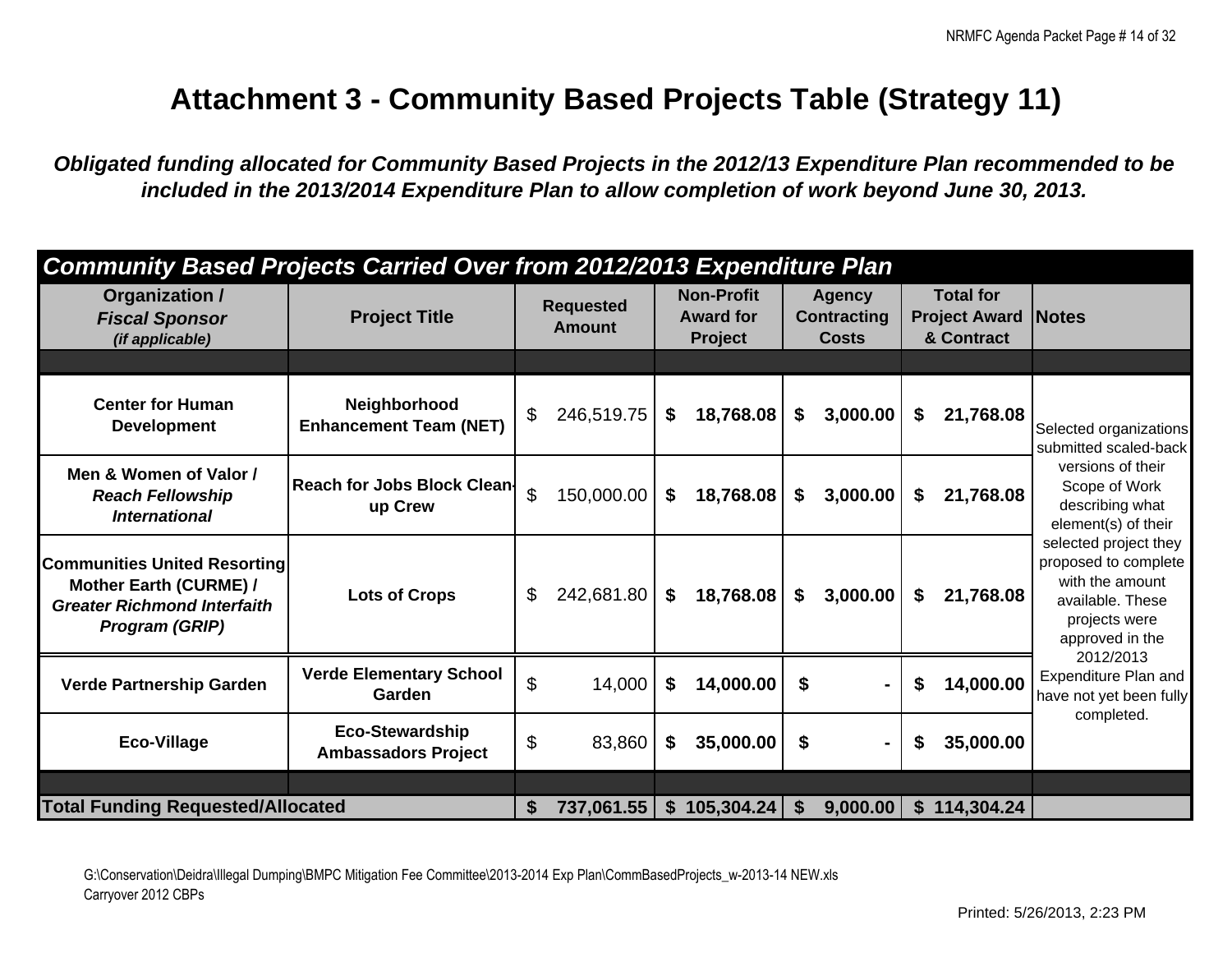# NORTH RICHMOND MITIGATION FEE - 2012/2013 Community Based Project Funding Reque $\rm{WFC}$  <sup>Agenda Packet Page # 15 of 32</sup>

The following table summarizes staff evaluations of 2012/13 Community Based Project (CBP) Funding Requests which was presented to the North Richmond Waste & Recovery Mitigation Fee Joint Expenditure Planning Committee on July 27, 2012. In July 2012, Committee staff recommended that the CBP proposals submitted in April 2012 be considered for funding in the future, at such time as adequate funding would be available to cover eligible CBPs as well as maintain the higher funding priority "Core Services" strategies. By awarding future funding to CBPs proposed in 2012 without requiring new submittals, non-profit organizations will receive automatic funding consideration without further effort/burden while also ensuring the full benefit of the staffing resources used to conduct the 2012/2013 CBP Funding Request solicitation/evaluation process.

|                                                             |                                                          |                                                       | <b>Dollar Amount</b>               |                                       | Number of<br>Submittal                                               | <b>ELIGIBILILTY DETERMINATIONS</b>                                                                                                                                                                                                                                                                            | <b>SCORES</b><br>(based on Evaluation<br><b>Criteria in the Funding</b><br><b>Request Guidelines)</b> |               |                              |                                     |
|-------------------------------------------------------------|----------------------------------------------------------|-------------------------------------------------------|------------------------------------|---------------------------------------|----------------------------------------------------------------------|---------------------------------------------------------------------------------------------------------------------------------------------------------------------------------------------------------------------------------------------------------------------------------------------------------------|-------------------------------------------------------------------------------------------------------|---------------|------------------------------|-------------------------------------|
| <b>Applicant Organization</b>                               | <b>Fiscal Sponsor</b>                                    | <b>Project Title</b>                                  | <b>Requested</b><br>(approximate)  | 6 of Funding<br>Requested<br>$\infty$ | <b>Requirements</b><br><b>Missing</b><br>$(O=Complete/$<br>Eligible) | (based on Submittal Requirements in the<br><b>Funding Request Guidelines)</b>                                                                                                                                                                                                                                 | Staff<br>County                                                                                       | Staff<br>City | Total City &<br>County Staff | Ranking Based on<br>Combined Scores |
| <b>Communities United Resorting</b><br>Mother Earth (CURME) | <b>Greather Richmond</b><br>Interfaith Program<br>(GRIP) | Lots of Crops                                         | \$<br>160,355.00                   | 9.4%                                  | $\mathbf{1}$                                                         | MISSING SUBMITTAL REQUIREMENTS - Missing<br>Fiscal Sponsor's Proof of 501(c)(3)*                                                                                                                                                                                                                              | 88                                                                                                    | 79            | 167                          | $\boldsymbol{\tau}$                 |
| Athletes United for Peace                                   |                                                          | Community Media<br>Outreach Project                   | $\mathfrak{L}$<br>35,420.00        | 2.1%                                  | $\mathbf{o}$                                                         | <b>ELIGIBLE TO BE CONSIDERED FOR FUNDING</b><br>Completed/submitted all required documentation on<br>time and in the manner required.                                                                                                                                                                         | 71                                                                                                    | 86            | 157                          | $\overline{2}$                      |
| Center for Human Development<br>(CHD)                       |                                                          | Neighborhood<br>Enhancement Team<br>(NET)             | $\mathfrak{S}$<br>246,519.75 14.4% |                                       | $\mathbf{o}$                                                         | <b>ELIGIBLE TO BE CONSIDERED FOR FUNDING</b><br>Completed/submitted all required documentation on<br>time and in the manner required.                                                                                                                                                                         | 64                                                                                                    | 83            | 147                          | 3                                   |
| Social Progress                                             | GRIP                                                     | <b>Building Relationships</b><br>within the Community | $\mathbf{\hat{z}}$<br>129,306.00   | 7.6%                                  | $\overline{4}$                                                       | <b>MISSING SUBMITTAL REQUIREMENTS - (1)</b><br>Electronic Copy of Application/Proposal in Word, (2)<br>Fiscal Sponsor Proof of 501(c)(3) status*, (3)<br>Incomplete Project Schedule and (4) Authorization<br>Letter(s) from Property Owner(s)                                                                | 53                                                                                                    | 84            | 137                          | 4                                   |
| Earth Team                                                  |                                                          | Aqua Team Watershed<br>Stewardship Program            | $\mathsf{\$}$<br>25,088.75         | 1.5%                                  | $\overline{2}$                                                       | MISSING SUBMITTAL REQUIREMENTS - (1) Letter<br>from Prior Funder and (2) Authorization Letter(s) from<br>Property Owner(s)                                                                                                                                                                                    | 67                                                                                                    | 69            | 136                          | 5                                   |
| Men & Women of Valor                                        | Reach Fellowship<br>International                        | Reach for Jobs Block<br>Clean-up Crew                 | $\frac{1}{2}$<br>150,000.00        | 8.8%                                  | $\overline{4}$                                                       | <b>MISSING SUBMITTAL REQUIREMENTS - (1)</b><br>Electronic Copy of Application/Proposal in Word, (2)<br>Pages identifying proposed project location or service<br>area & amount or proposed Administrative Costs, (3)<br>Incomplete Project Schedule and (4) Authorization<br>Letter(s) from Property Owner(s) | 45                                                                                                    | 91            | 136                          | 6                                   |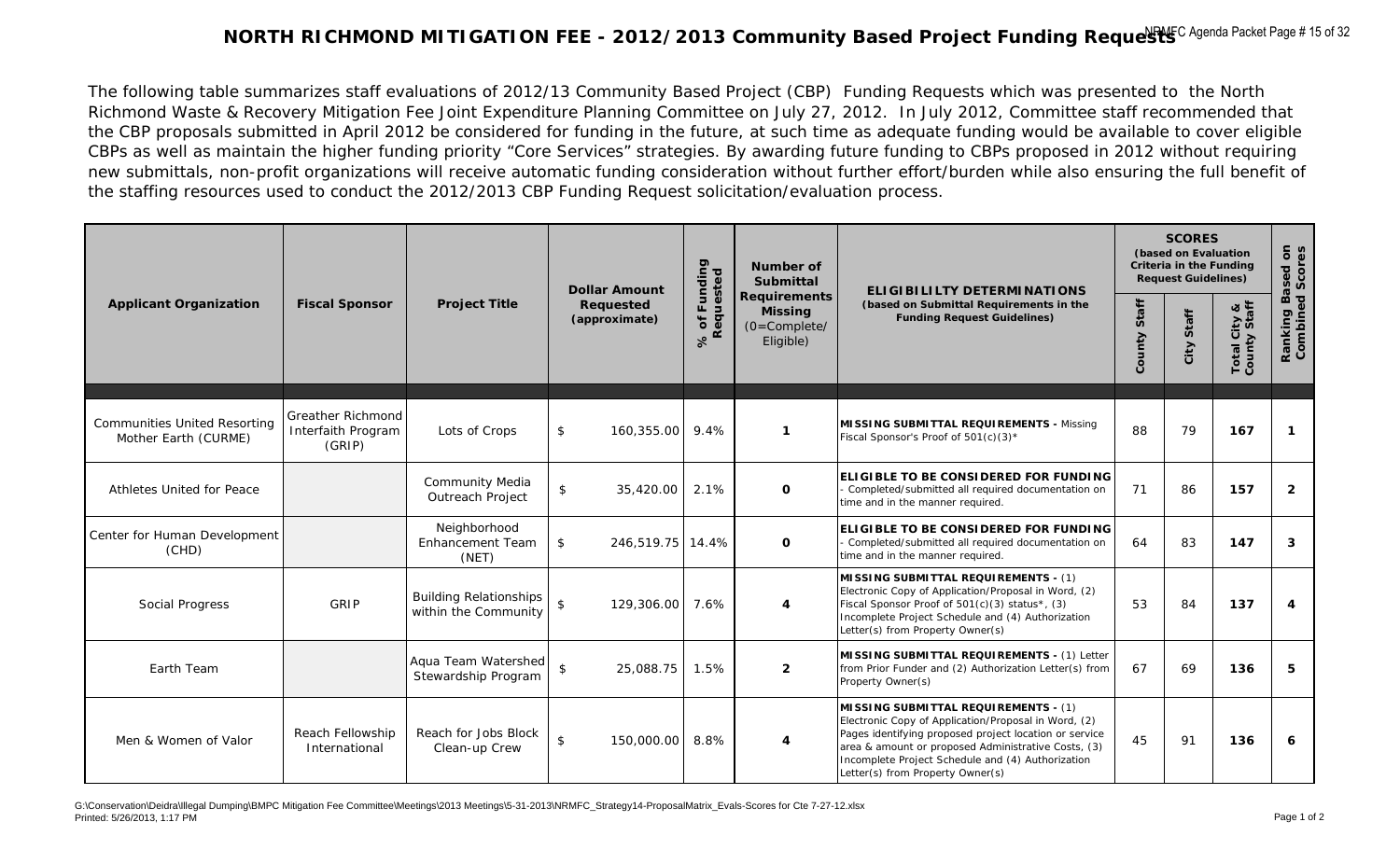## NORTH RICHMOND MITIGATION FEE - 2012/2013 Community Based Project Funding Reque $\rm{WFC}$  <sup>Agenda Packet Page # 16 of 32</sup>

|                                                         |                                                    |                                                                   | <b>Dollar Amount</b>       |                                   | Number of<br>Submittal                                               | ELIGIBILILTY DETERMINATIONS                                                                                                                                                                                                                                                            |                 | <b>SCORES</b><br>(based on Evaluation<br>Criteria in the Funding<br><b>Request Guidelines)</b> |                              |                           |
|---------------------------------------------------------|----------------------------------------------------|-------------------------------------------------------------------|----------------------------|-----------------------------------|----------------------------------------------------------------------|----------------------------------------------------------------------------------------------------------------------------------------------------------------------------------------------------------------------------------------------------------------------------------------|-----------------|------------------------------------------------------------------------------------------------|------------------------------|---------------------------|
| <b>Applicant Organization</b>                           | <b>Fiscal Sponsor</b>                              | <b>Project Title</b>                                              | Requested<br>(approximate) | % of Funding<br>Requested<br>$\%$ | <b>Requirements</b><br><b>Missing</b><br>$(O=Complete/$<br>Eligible) | (based on Submittal Requirements in the<br><b>Funding Request Guidelines)</b>                                                                                                                                                                                                          | Staff<br>County | Staff<br>City                                                                                  | Total City &<br>County Staff | Ranking Bas<br>Combined S |
| Ujima Lodge #35 F. & A. M. --<br>'Beehive Corps'        |                                                    | <b>BRIGHTIN' IT UP</b>                                            | 242,681.80 14.2%<br>\$     |                                   | $\mathbf 0$                                                          | ELIGIBLE TO BE CONSIDERED FOR FUNDING<br>- Completed/submitted all required documentation on<br>time and in the manner required.                                                                                                                                                       | 58              | 76                                                                                             | 134                          | $\overline{z}$            |
| Healing Circles of Hope (dba<br>MASK)                   | GRIP                                               | <b>Community Wellness</b><br>and Healing                          | \$<br>75,723.20            | 4.4%                              | 5                                                                    | <b>MISSING SUBMITTAL REQUIREMENTS - (1)</b><br>Applicant Signature on Acknowledgement, (2) Fiscal<br>Sponsor Signature on Acknowledgement, (3) Fiscal<br>Sponsor Proof of 501(c)(3) status*, (4) Fiscal Sponsor<br>Agreement and (5) Authorization Letter(s) from<br>Property Owner(s) | 55              | 72                                                                                             | 127                          | 8                         |
| Robinshon-Weeks-Robinson<br>Scholarship Fund, Inc.      |                                                    | <b>Education Mitigation</b>                                       | \$<br>95,250.00            | 5.6%                              | $\mathbf{1}$                                                         | <b>MISSING SUBMITTAL REQUIREMENTS - Letter</b><br>from Prior Funder                                                                                                                                                                                                                    | 60              | 67                                                                                             | 127                          | 9                         |
| McGlothen Temple Educational<br><b>Community Center</b> |                                                    | <b>McGlothen Temple</b><br>Educational<br><b>Community Center</b> | \$<br>131,555.40           | 7.7%                              | 3                                                                    | <b>MISSING SUBMITTAL REQUIREMENTS - (1)</b><br>Electronic Copy of Application/Proposal in Word, (2)<br>Proof of 501(c)(3) status and (3) Letter from Prior<br>Funder                                                                                                                   | 41              | 83                                                                                             | 124                          | 10                        |
| Body-coding A-Z Inc.                                    | Community<br>Housing<br>Development Corp<br>(CHDC) | <b>Green TEAMS</b>                                                | 265,000.00 15.5%<br>\$     |                                   | $\mathbf{1}$                                                         | MISSING SUBMITTAL REQUIREMENTS - Electronic<br>Copy of Application/Proposal in Word                                                                                                                                                                                                    | 44              | 68                                                                                             | 112                          | 11                        |
| Unity Within The Communities                            | GRIP                                               | <b>Communities Health</b><br>Readiness for Change                 | \$<br>150,000.00           | 8.8%                              | $\overline{2}$                                                       | <b>MISSING SUBMITTAL REQUIREMENTS - (1)</b><br>Electronic Copy of Application/Proposal in Word and<br>(2) Authorization Letter(s) from Property Owner(s)                                                                                                                               | 51              | 59                                                                                             | 110                          | 12                        |
| Contract Administration (\$3,000 per contract)          |                                                    |                                                                   |                            |                                   |                                                                      |                                                                                                                                                                                                                                                                                        |                 |                                                                                                |                              |                           |
| <b>Total Funding Requested</b>                          |                                                    |                                                                   | 1,706,899.90<br>\$         | 100%                              |                                                                      |                                                                                                                                                                                                                                                                                        |                 |                                                                                                |                              |                           |

\* However, Staff received proof of this same Fiscal Sponsor's 501(c)(3) documentation in other Funding Request Submittals.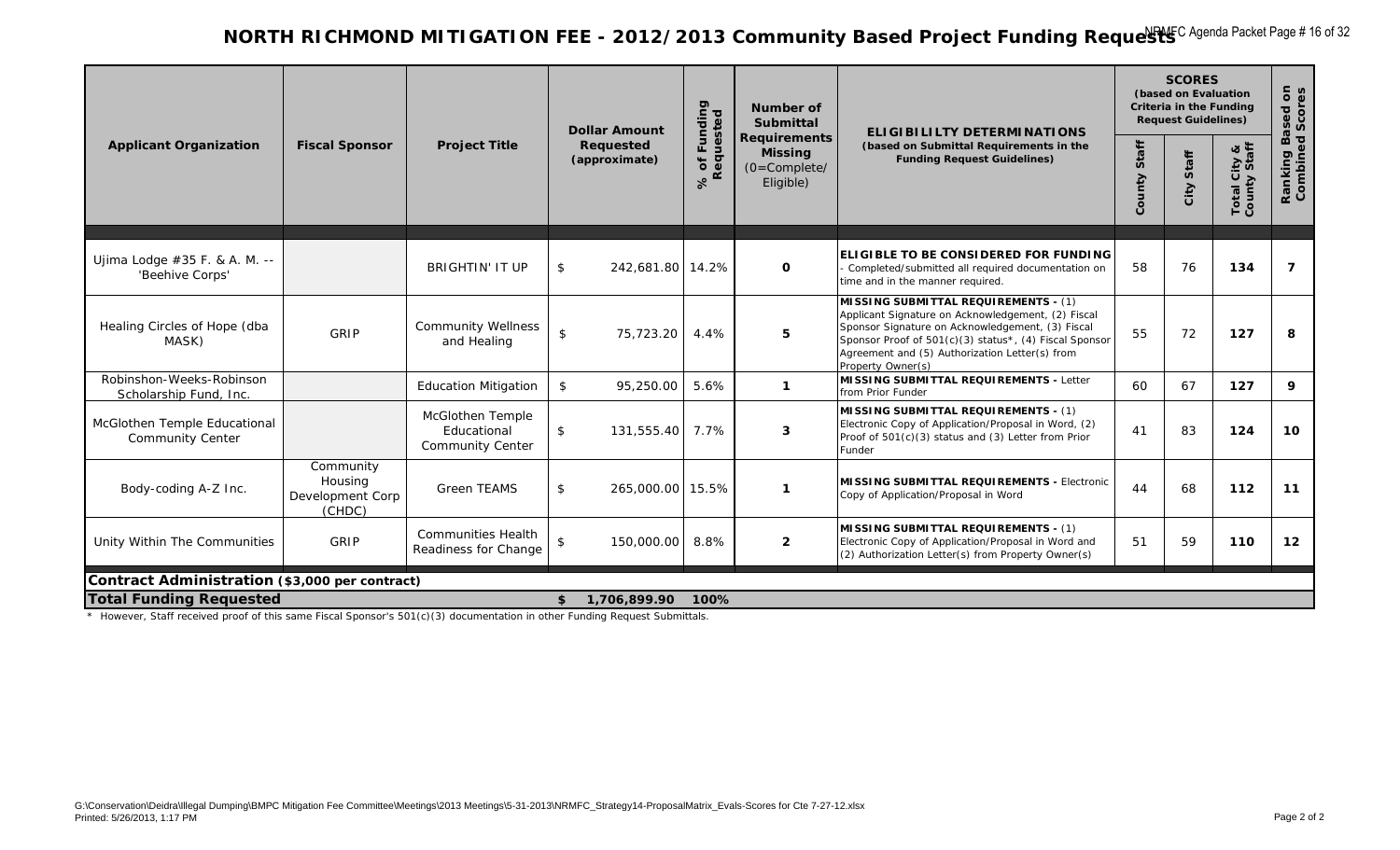## **Attachment 1**

## **Community-Based Project Reporting and Invoicing Requirements**  *Language to be included in future City & County Agreements/Amendments*

Contractor shall monitor, document, and report all project activities, including work performed by staff and stipend participants and any other direct costs for which reimbursement will be requested. Contractor shall submit completed Progress Reports, substantially equivalent to the attached Progress Report template, in conjunction with each invoice. Invoices and Progress Reports should cover the same time periods; the second and all subsequent Progress Reports should list entire time frame since the period covered by the prior invoice/Progress Report submitted. Upon completion of work, Contractor shall submit a Final Progress Report, substantially equivalent to the attached Final Progress Report template, in conjunction with the final invoice. Progress Reports shall be completed and submitted consistent with the Payment Provisions in Section \_\_\_\_ (*specify which Section of the Agreement or Service Plan – e.g.* Section 1.B of this Service Plan).

Contractor shall submit invoices and required supporting documentation to request reimbursement for costs allowed in the Budget as specified in the "Eligible Costs" Section of this Service Plan. Total invoices submitted by Contractor shall together not exceed the payment limit of \$\_\_\_\_\_\_\_\_ *(enter amount of the Agreement's payment limit).*

- 1. **Invoices:** Invoices shall contain the following information in sufficient detail and be submitted in a form which adequately demonstrates consistency with this Service Plan. Invoices shall be accompanied by the applicable Required Supporting Documentation described in the following subsection.
	- a. Number of hours per staff member being billed for which stipends have been paid,
	- b. Number of hours Contractor staff performed work per Task described herein at the rates allowed in the Eligible Costs Section, and
	- c. Separately identify number of hours spent attending North Richmond Green Meetings (Attendance required at least Quarterly).
	- d. Itemization of any other direct costs (e.g. supplies, travel, operating expenses, etc.) incurred for which reimbursement is being requested within that invoice period.
- 2. **Required Supporting Documentation**: The following Required Supporting Documentation must be submitted with invoices when applicable as described below.
	- a. Every invoice must be accompanied by a completed Progress Report addressing the same time period. Final invoice must be accompanied by a completed Final Progress Report addressing the entire contract period. Both types of Reports must contain all of the information specified in the attached Report templates.
	- b. If stipends are included in an invoice, such invoice must be accompanied by copies of workers daily logs or timesheets covering all stipend hours for which reimbursement is being requested.
	- c. If staff time is included in an invoice, such invoice must be accompanied by copies of timesheets, logs or other timekeeping documentation covering all staff hours for which reimbursement is being requested.
	- d. If an invoice is requesting reimbursement of any other direct costs (any costs other than staff time or stipends), such invoice must be accompanied by copies of actual itemized invoices or receipts for all applicable direct costs (bus transportation or curriculum materials). If an invoice is requesting reimbursement for copying or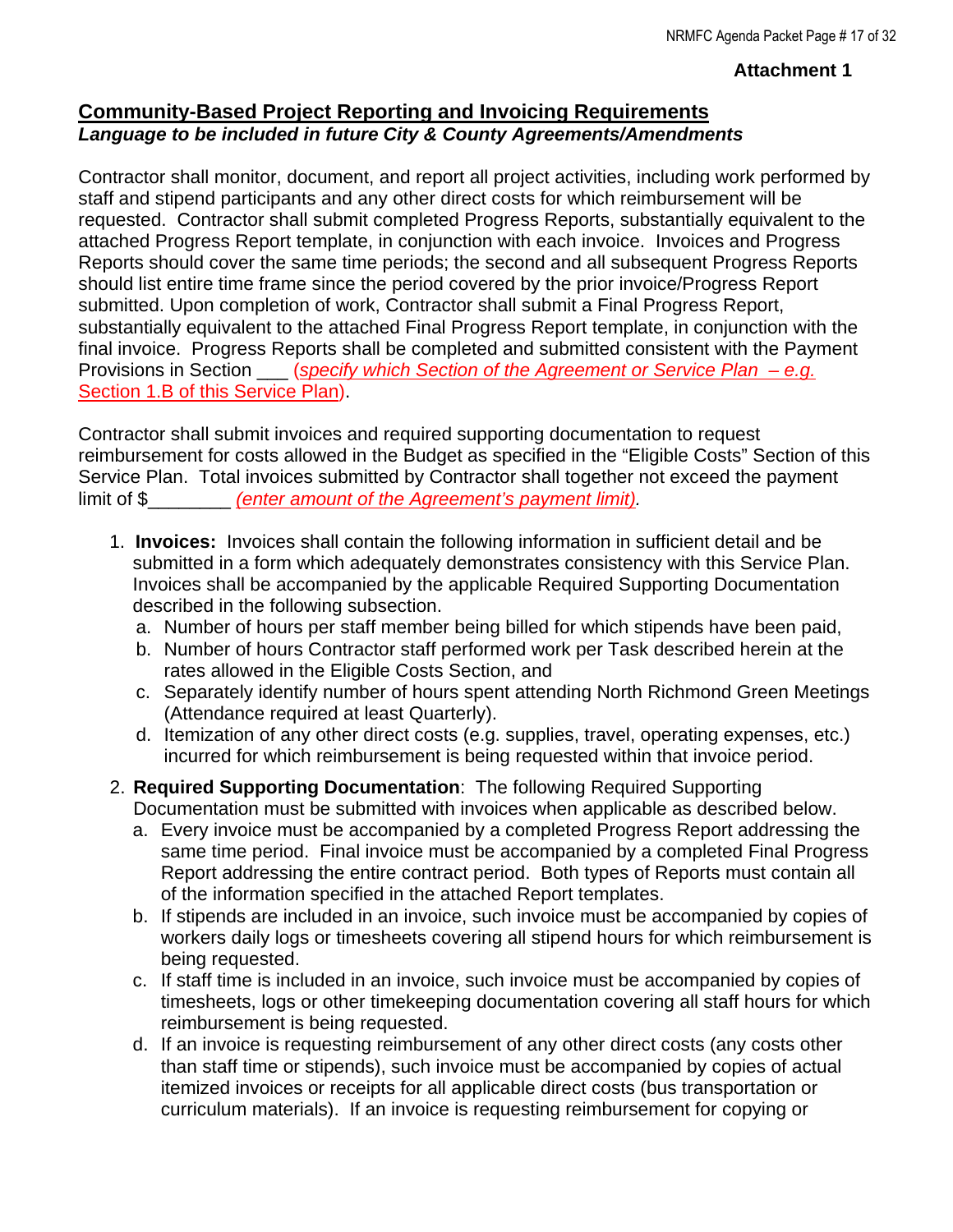printing, at least one copy of the printed item should be attached to the Progress Report accompanying that invoice.

City/County shall review submitted invoices and supporting documentation within a reasonable period of time and remit payment to Contractor promptly upon determining the purpose and amount of payment requested are authorized under this Agreement.

G:\Conservation\Deidra\Illegal Dumping\BMPC Mitigation Fee Committee\2012-2013 Exp Plan\Budget and Attachments for Prelim 2012-13 EP\Invoicing-Reporting Requirements\_FINAL.doc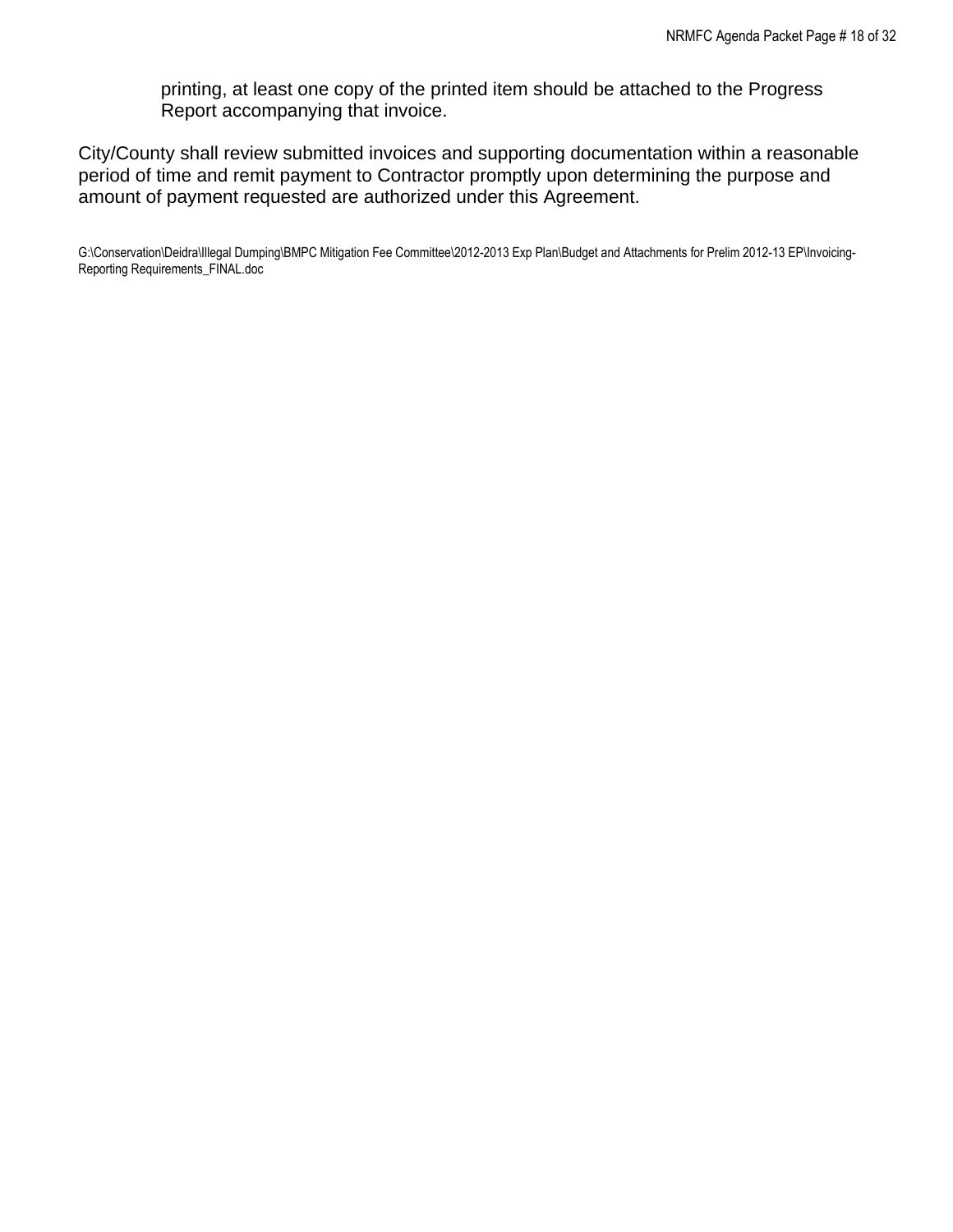## **North Richmond Waste & Recovery Mitigation Fee Community-Based Project Progress Report**

**Organization:** 

**Contact Person:** 

**Progress Report Period:** \_\_\_\_\_ - \_

**Project Expenses to Date:** *Attach completed Progress Report to each Invoice being submitted for any reimbursable costs incurred during this Progress Report Period.* 

#### **Brief Description of the Project:**

*Provide a brief description of the project activities/services your Organization is providing with this North Richmond Mitigation Fee (NRMF) funding. Funded activities must be consistent with the signed Agreement.* 

#### **Tasks Accomplished to Date:**

 $\overline{a}$ 

 $\overline{a}$ 

 $\overline{a}$ 

 $\overline{a}$ 

 $\overline{a}$ 

 $\overline{a}$ 

 $\overline{a}$ 

 $\overline{a}$ 

*Describe the various tasks that your Organization has completed in whole or in part during the Progress Report Period (can be bullet points). [Save for use/reference when preparing Final Progress Report.]* 

#### **Materials Produced to Date:**

*Provide a listing of any materials/documents produced during this Progress Report period as a part of this project (e.g. pictures, surveys, handouts, work products, etc.) and attach copies of each.* 

#### **Number of Persons Served to Date:**

*Provide total number served from the NRMF Funding Area during this Progress Report period. Provide total number served from outside the NR Funding Area during this period. Provide total number of residents paid with NRMF funding during this period.* 

#### **North Richmond Green Meeting Attendance to Date:**

*Specify which monthly North Richmond Green meetings (list meeting dates) your Community Based Project representative(s) attended during this Progress Report period. [Must attend at least once per quarter] MEETING DATE(s): ATTENDEE NAME(s):* 

#### **Successes to Date:**

*Identify whether and how your project is addressing the intended problems associated with illegal dumping (be specific). Describe any other beneficial outcomes/success stories resulting from your project activities to date.* 

#### **Challenges to Date:**

*List any and all issues/problems (e.g. change in personnel, inadequate public awareness, applicability of regulatory restrictions/requirements, etc.) identified during this period which may impact the project's ability to*  achieve the intended outcome(s) identified by your Organization. Include all challenges/obstacles/barriers that *may inhibit or compromise your ability to address the intended illegal dumping problem(s).* 

#### **Lessons Learned to Date & Feedback from Participants/Community:**

*Share any lessons learned from participants, staff and/or the community during this Progress Report period.* 

*Provide any feedback about the NRMF-funded project/program received from participants and/or community members (such as copies of quotes, emails/letters and completed surveys/evaluations).* 

#### **Other Project Information:**

*Provide any additional information about your organization's work that did not fit in any of the other sections, including description(s) of any additional services or enhanced activities provided beyond those specified.*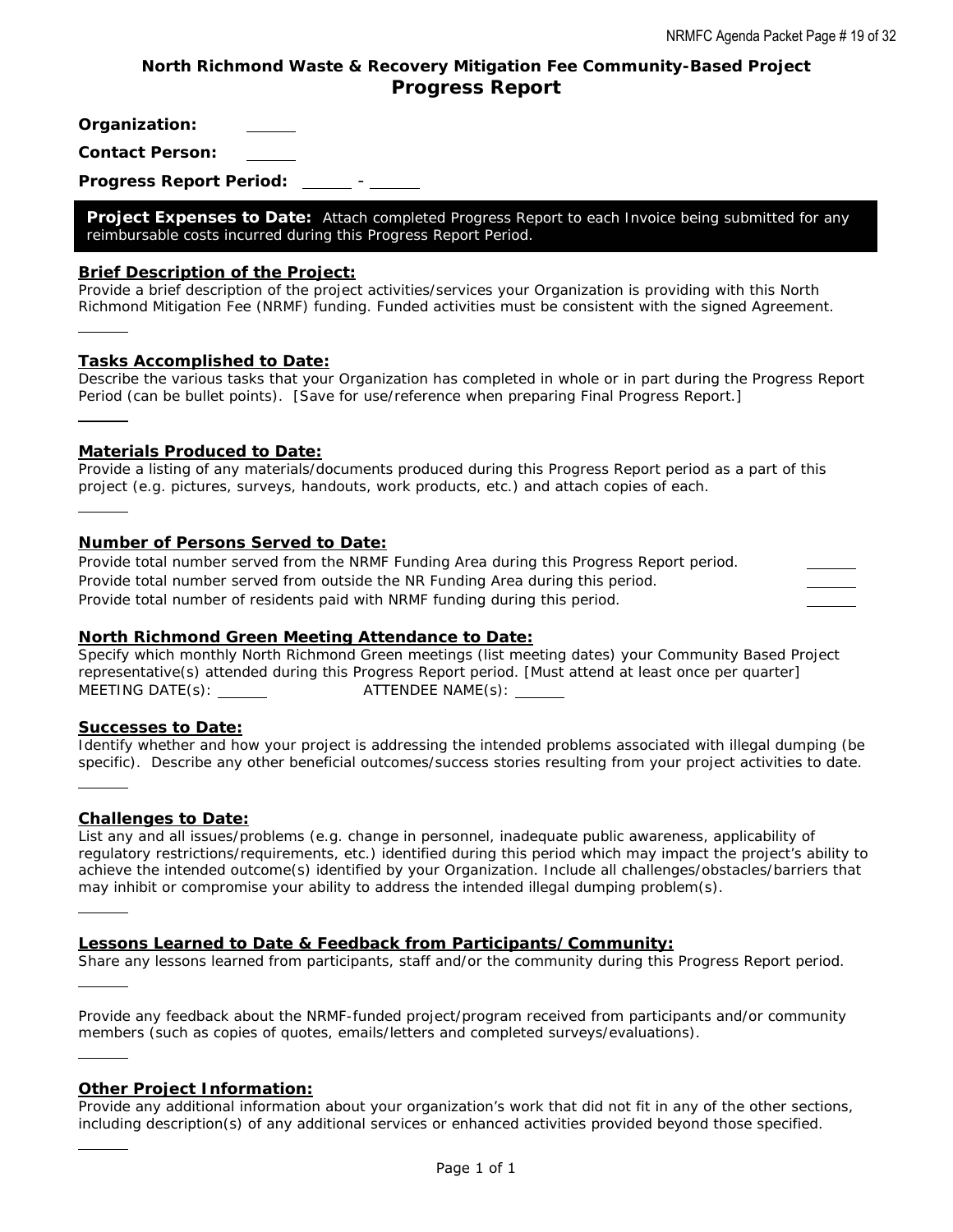## **North Richmond Waste & Recovery Mitigation Fee Community-Based Project Final Progress Report**

**Organization:** 

**Contact Person:** 

**Contract Period:** -

**Final Project Expenses:** *Attach completed Final Progress Report to the Final Invoice being submitted for any reimbursable costs not included on invoice(s) submitted with prior Progress Report(s).* 

#### **Brief Description of the Project:**

*Provide a brief description of the project activities/services your Organization provided with this North Richmond Mitigation Fee (NRMF) funding. Funded activities must be consistent with the terms of your signed Agreement.* 

#### **Tasks Accomplished:**

 $\overline{a}$ 

 $\overline{a}$ 

 $\overline{a}$ 

 $\overline{a}$ 

 $\overline{a}$ 

 $\overline{a}$ 

*Describe all project tasks/activities that your Organization completed during the entire contract period. Summarize any work completed not previously reported and consolidate with updated information from prior Progress Reports.*   $\overline{a}$ 

#### **Materials Produced:**

*Provide a listing of any materials/documents produced as a part of the program (e.g. pictures, surveys, handouts, work products, etc.). Attach copies of anything not included with prior Progress Reports submitted.* 

#### **Number of Persons Served:**

*Provide total number served from the NRMF Funding Area during the entire contract period. Provide total number served from outside the NR Funding Area during the entire contract period. Provide total number of residents paid with NRMF funding during the entire contract period.* 

#### **North Richmond Green Meeting Attendance:**

*Specify which monthly North Richmond Green meetings (list all meeting dates) your Community Based Project representative(s) attended during the contract period. [Must attend at least once per quarter] MEETING DATE(s): ATTENDEE NAME(s):* 

#### **Successes:**

*Identify extent to which your project addressed the intended problems associated with illegal dumping and how (be specific). Describe any other beneficial outcomes/success stories resulting from your project activities.* 

#### **Challenges:**

*Explain why your Organization was not able to achieve the intended project outcomes and/or address the illegal dumping problems previously identified, if applicable. Include any challenges/obstacles/barriers (e.g. personnel changes, lack of public awareness, previously unknown regulatory restrictions/requirements, etc.) that compromised or inhibited your project's success in addressing problems associated with illegal dumping.* 

#### **Lessons Learned & Feedback from Participants/Community:**

*Share any lessons learned from participants, staff and/or the community during the contract period.* 

*Summarize all participant and/or community feedback received about this NRMF-funded project/program (attach*  any findings/summary of final project evaluation and copies of related documents not previously submitted).

#### **Other Project Information:**

*Provide any additional information about your organization's work that did not fit in any of the other sections, including description(s) of any additional services or enhanced activities provided beyond those specified.*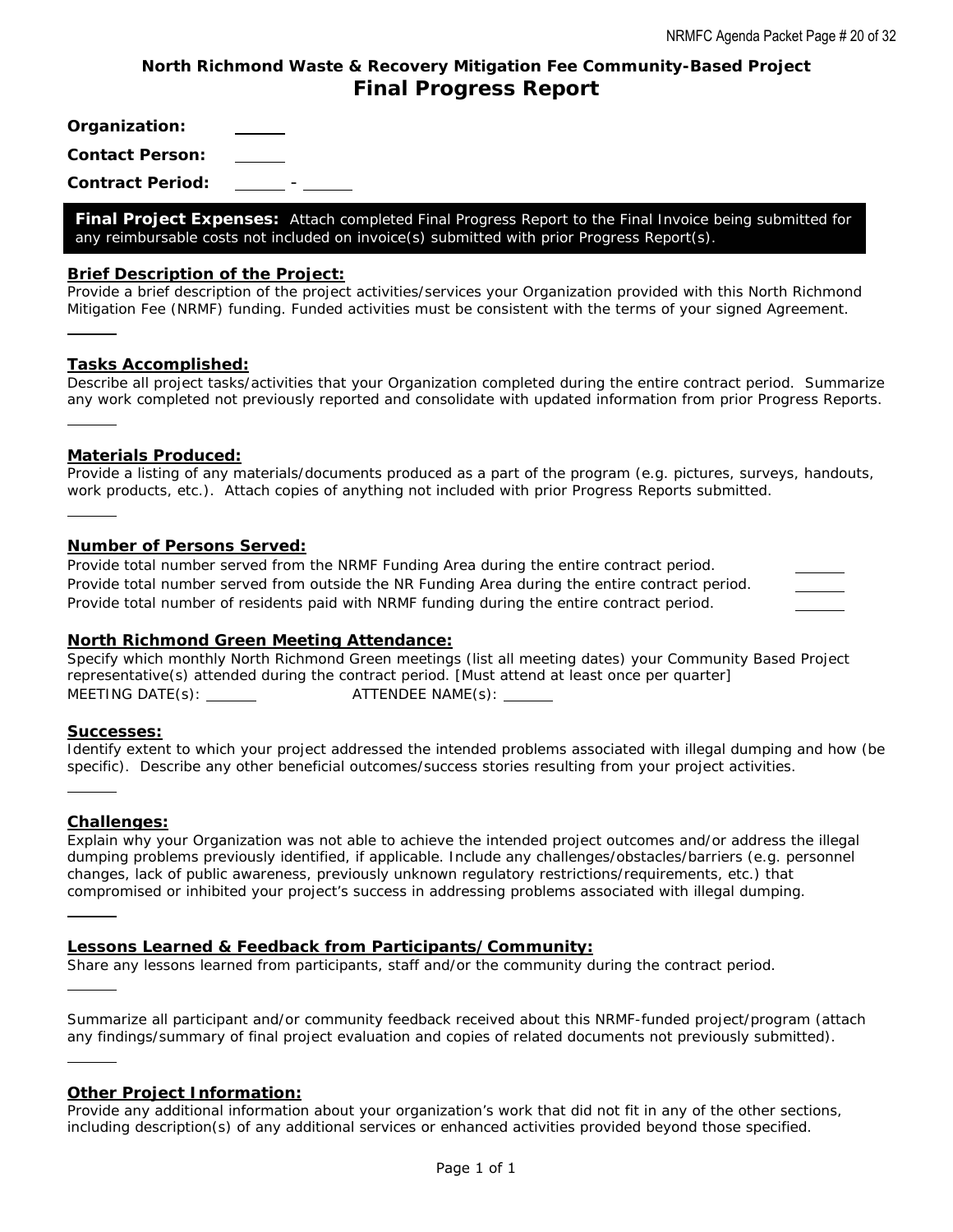# **North Richmond Waste & Recovery Mitigation Fee 2013/14 Expenditure Plan**

The Waste & Recovery Mitigation Fee was established as a result of the Draft Environmental Impact Report (EIR) dated November 2003 for the WCCSL Bulk Materials Processing Center (BMPC) and Related Actions (Project). The Project involved new and expanded processing and resource recovery operations on both the incorporated and unincorporated area of the Project site, which the EIR concluded would impact the host community. To mitigate this impact Mitigation Measure 4-5 called for a Mitigation Fee to benefit the host community, described as follows:

"Mitigation Fee. The facility operator shall pay a Mitigation Fee of an amount to be determined by the applicable permitting authority(ies) *to defray annual costs associated with collection and disposal of illegally dumped waste and associated impacts in North Richmond and adjacent areas***.** The mitigation fee should be subject to the joint-control of the City and County and should be collected on all solid waste and processible materials received at the facility consistent with the existing mitigation fee collected at the Central IRRF."

In July 2004, the City of Richmond and Contra Costa County entered into a Memorandum of Understanding (MOU) agreeing to jointly administer Mitigation Fee monies collected from the BMPC for the benefit of the incorporated and unincorporated North Richmond area. This North Richmond Waste & Recovery Mitigation Fee Joint Expenditure Planning Committee (Committee) was formed pursuant to the terms of the MOU for the specific purpose of preparing a recommended Expenditure Plan. This Expenditure Plan provides a means to jointly administer the Mitigation Fee funding for the benefit of the host community, as described in the EIR. The Expenditure Plan is subject to final approval of the Richmond City Council and the Contra Costa County Board of Supervisors.

By approving this Expenditure Plan, the City Council and Board of Supervisors authorize the use of Mitigation Fee funding for only the purposes and in the amounts specified herein. The City and County have each designated their respective staff persons responsible for administering the development and implementation of the approved Expenditure Plan, which includes responsibility for drafting and interpreting Expenditure Plan language. However, the City and County have not delegated to the Committee or to staff the authority to expend funding for purposes not clearly identified in the Expenditure Plan document officially approved by their respective decision-making bodies.

Activities which can be funded in this Expenditure Plan period with the Mitigation Fee amounts specified within this Expenditure Plan are described herein as "Strategies" or "Staff Costs". Strategies are categorized as either "Core Services" or "Supplemental Enhancements". Core Services includes the higher funding priority strategies that most directly address the intended purpose of this City/County approved Mitigation Fee*, "to defray annual costs associated with collection and disposal of illegally dumped waste and associated impacts in North Richmond"*.

| <b>Expenditure Plan Period:</b> | July 1, 2013 - June 30, 2014<br>(unless otherwise specified herein) |  |
|---------------------------------|---------------------------------------------------------------------|--|
|                                 |                                                                     |  |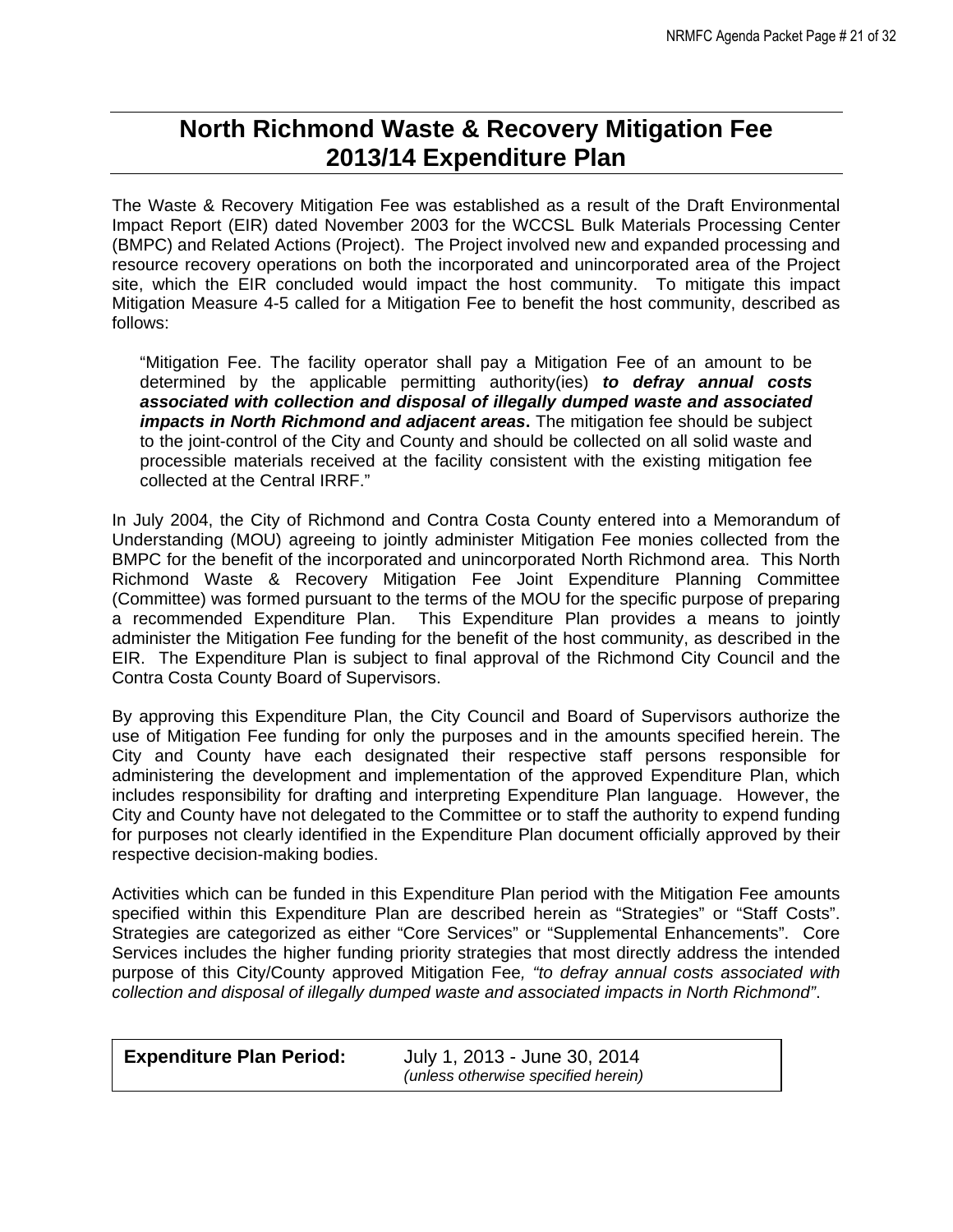# BUDGET

The funding allocation amounts included in this document apply to the Expenditure Plan Period specified on the first page unless otherwise specified herein. The total amount of funding allocated in the Expenditure Plan Budget is based on revenue projections provided by the BMPC operator, Republic Service, which are dependant upon multiple variables (e.g. number of tons of recovered materials vs. solid waste, per ton gate rate charged and amount of CPIadjusted per ton Mitigation Fee). Actual Mitigation Fee revenue may deviate from revenue projections provided by Republic and used to prepare this Budget. A "Contingency" line item is included in the Budget to help accommodate variations between projected and actual revenue. Excess funding allocated to strategies and not expended by the end of each Expenditure Plan period is treated as "roll-over" funding for reallocation in a subsequent Expenditure Plan period.

The Budget includes some line items that are based on fixed costs, however there are other line items which are scalable and/or dependant on utilization thereby providing flexibility to reallocate amounts if and when a significant need is identified. Allocated funding may remain unspent due to under-utilization of a particular program. If the amount allocated to a particular line item is determined to exceed needs based upon usage, the remaining funding can only be reallocated by officially amending the Expenditure Plan. This Expenditure Plan may only be adjusted upon official action taken by both the City and County. Although there has been some interest in allowing flexibility for staff to adjust funding allocations under specific circumstances, the authority to approve or modify the Expenditure Plan rests solely with the City Council and Board of Supervisors.

Annual fiscal year Expenditure Plan cycle is expected to reduce margin of error of Mitigation Fee revenue projects, streamline financial reconciliation/budgeting process and minimize need to amend Expenditure Plans mid-cycle. Amending Expenditure Plans involve administrative burden and costs due to the joint approval needed from both the Richmond City Council and County Board of Supervisors. In order to minimize the amount of funding needed to cover staff costs incurred to amend the Expenditure Plan, staff will only recommend changes to the Expenditure Plan when necessary to address a significant and time-sensitive need.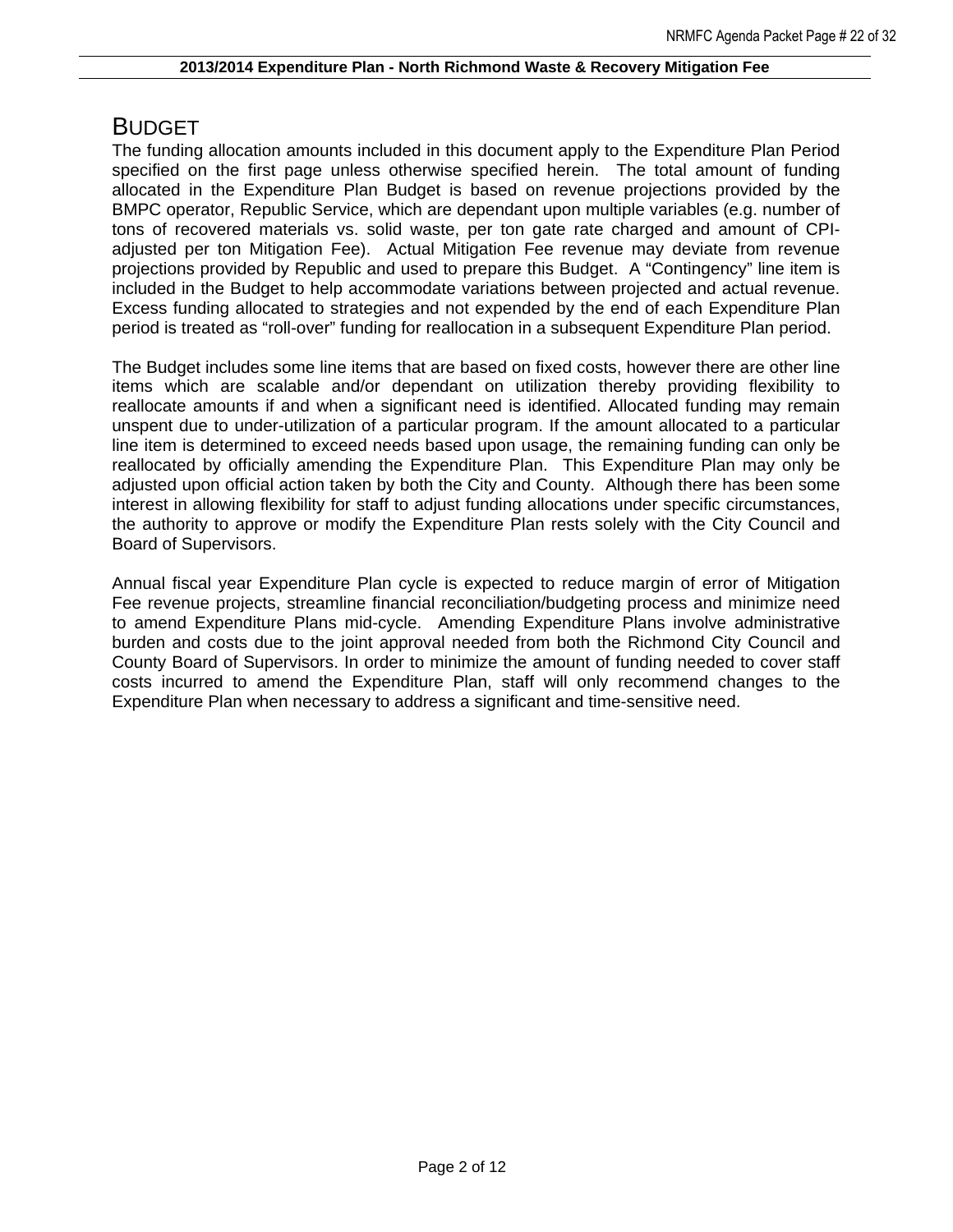## **NORTH RICHMOND MITIGATION FEE EXPENDITURE PLAN BUDGET**

|                                                                                                                                                                                                                                                                                                                                                                                                                                                                                                                                                                                                                                                                                                                                                                                                                           | #              | <b>Expenditure Plan (EP) Strategy</b><br>(EP Cycle: July 1, 2013 thru June 30, 2014)                                        | 2013/14<br><b>Allocations</b><br><b>Approved by</b><br><b>Committee in</b><br><b>April 2013</b> |            |  |  |  |
|---------------------------------------------------------------------------------------------------------------------------------------------------------------------------------------------------------------------------------------------------------------------------------------------------------------------------------------------------------------------------------------------------------------------------------------------------------------------------------------------------------------------------------------------------------------------------------------------------------------------------------------------------------------------------------------------------------------------------------------------------------------------------------------------------------------------------|----------------|-----------------------------------------------------------------------------------------------------------------------------|-------------------------------------------------------------------------------------------------|------------|--|--|--|
|                                                                                                                                                                                                                                                                                                                                                                                                                                                                                                                                                                                                                                                                                                                                                                                                                           | 1              | Bulky Item Pick-ups & Disposal Vouchers                                                                                     | \$                                                                                              |            |  |  |  |
|                                                                                                                                                                                                                                                                                                                                                                                                                                                                                                                                                                                                                                                                                                                                                                                                                           | $\overline{2}$ | Neighborhood Clean-ups                                                                                                      | \$                                                                                              | 1,500.00   |  |  |  |
|                                                                                                                                                                                                                                                                                                                                                                                                                                                                                                                                                                                                                                                                                                                                                                                                                           | 3              | <b>Prevention Services Coordinator</b>                                                                                      | \$                                                                                              | 28,000.00  |  |  |  |
|                                                                                                                                                                                                                                                                                                                                                                                                                                                                                                                                                                                                                                                                                                                                                                                                                           | 4              | City/County Right-of-Way Pick-up & Tagging Abatement                                                                        | \$                                                                                              | 5,000.00   |  |  |  |
| Core Services                                                                                                                                                                                                                                                                                                                                                                                                                                                                                                                                                                                                                                                                                                                                                                                                             | 5              | <b>Code Enforcement - County</b>                                                                                            | \$                                                                                              | 88,160.00  |  |  |  |
|                                                                                                                                                                                                                                                                                                                                                                                                                                                                                                                                                                                                                                                                                                                                                                                                                           | 6              | <b>Code Enforcement - City</b>                                                                                              | \$                                                                                              | 26,666.67  |  |  |  |
|                                                                                                                                                                                                                                                                                                                                                                                                                                                                                                                                                                                                                                                                                                                                                                                                                           | 7              | <b>Illegal Dumping Law Enforcement</b>                                                                                      |                                                                                                 | 168,750.00 |  |  |  |
|                                                                                                                                                                                                                                                                                                                                                                                                                                                                                                                                                                                                                                                                                                                                                                                                                           | 8              | \$                                                                                                                          | 2,700.00                                                                                        |            |  |  |  |
|                                                                                                                                                                                                                                                                                                                                                                                                                                                                                                                                                                                                                                                                                                                                                                                                                           | 9              | <b>Parks Rehabilitation Initiative</b>                                                                                      | \$                                                                                              | 200,000.00 |  |  |  |
| Enhancements<br>Supplementa                                                                                                                                                                                                                                                                                                                                                                                                                                                                                                                                                                                                                                                                                                                                                                                               | 10             | <b>Community Services Coordinator</b>                                                                                       | \$                                                                                              | 57,377.00  |  |  |  |
|                                                                                                                                                                                                                                                                                                                                                                                                                                                                                                                                                                                                                                                                                                                                                                                                                           | 11             | Community-Based Projects <sup>1</sup>                                                                                       | \$                                                                                              | 166,120.98 |  |  |  |
|                                                                                                                                                                                                                                                                                                                                                                                                                                                                                                                                                                                                                                                                                                                                                                                                                           | 12             | North Richmond Green Community Service Programs                                                                             | \$                                                                                              | 39,133.33  |  |  |  |
|                                                                                                                                                                                                                                                                                                                                                                                                                                                                                                                                                                                                                                                                                                                                                                                                                           | 13             | North Richmond Green Campaign                                                                                               | \$                                                                                              | 10,000.00  |  |  |  |
|                                                                                                                                                                                                                                                                                                                                                                                                                                                                                                                                                                                                                                                                                                                                                                                                                           |                | Contingency (7% of Projected Revenue)                                                                                       | \$                                                                                              | 20,000.00  |  |  |  |
|                                                                                                                                                                                                                                                                                                                                                                                                                                                                                                                                                                                                                                                                                                                                                                                                                           |                | <b>Subtotal (without Committee Staffing)</b>                                                                                | \$                                                                                              | 813,407.98 |  |  |  |
|                                                                                                                                                                                                                                                                                                                                                                                                                                                                                                                                                                                                                                                                                                                                                                                                                           | X              | <b>Committee Administration/Staffing</b>                                                                                    | \$                                                                                              | 55,455.98  |  |  |  |
|                                                                                                                                                                                                                                                                                                                                                                                                                                                                                                                                                                                                                                                                                                                                                                                                                           |                |                                                                                                                             |                                                                                                 |            |  |  |  |
|                                                                                                                                                                                                                                                                                                                                                                                                                                                                                                                                                                                                                                                                                                                                                                                                                           |                | Total Projected Revenue in 2013/14 $^2$<br>Obligated funding from 2012/13 Expenditure Plan to carry over into the 2013/2014 | \$                                                                                              | 554,559.72 |  |  |  |
| Expenditure Plan <sup>3</sup>                                                                                                                                                                                                                                                                                                                                                                                                                                                                                                                                                                                                                                                                                                                                                                                             |                |                                                                                                                             | \$                                                                                              | 314,304.24 |  |  |  |
|                                                                                                                                                                                                                                                                                                                                                                                                                                                                                                                                                                                                                                                                                                                                                                                                                           |                | Total 2013/14 Expenditure Plan Budget                                                                                       | \$                                                                                              | 868,863.96 |  |  |  |
| $1$ Funding allocation(s) among multiple Community-Based Projects is yet to be determined for the \$51,816.74 being recommended<br>for new Community Based Projects. Commitee recommendations to the City and County for adoption is expected to be considered<br>and decided at the meeting scheduled for May 31, 2013. Selected projects will be incorporated into a 2013/14 Community Based<br>Projects Table (Attachment 2) and included as part of the 2013/2014 Expenditure Plan to be recommended to the Richmond City<br>Council and County Board of Supervisors. Funding allocations for the \$114,304.24 already obligated to ongoing 2012/13 CBPs is<br>reflected in Attachment 3.<br>Total Projected Revenue shown above reflects the amount projected to be received between July 1, 2013 and June 30, 2014. |                |                                                                                                                             |                                                                                                 |            |  |  |  |

*3 Funding obligated for previously approved Supplemental Enhancement activities within the Parks Rehabilitation Initiative and Community Based Project Strategies which are recommended to be carried over into the 2013/14/ EP since activities are not expected to be completed by June 30, 2013. See Attachment 3 regarding Community Based Projects (Strategy 11) that are planned to Carry Over into the 2013/2014 Expenditure Plan.*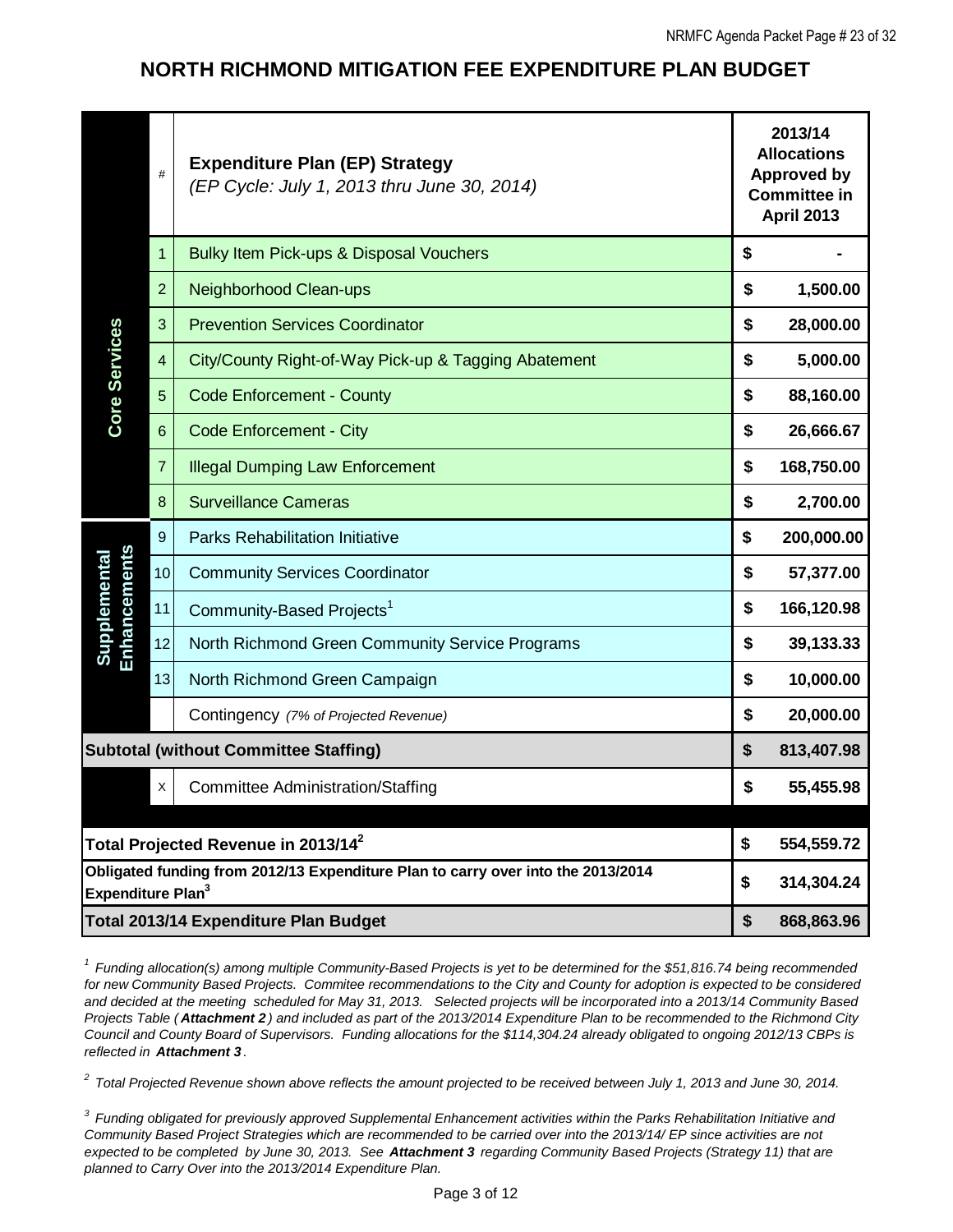## DESCRIPTION OF STRATEGIES RECOMMENDED FOR FUNDING

Funding allocation amounts for each strategy are specified in the Budget table on page 3. The following Strategies describe the activities allowed to be funded with the amounts allocated to each in the Budget (associated allowable agency staff costs are described in the Staff Costs section). Strategies are grouped based on relative funding priority levels and the "Core Services" category contains higher priority Strategies than the "Supplemental Enhancements" category. Higher funding priority Strategies are those which best address the Fee's intended purpose, *"to defray annual costs associated with collection and disposal of illegally dumped waste and associated impacts in North Richmond"*) and "Supplemental Enhancements".

## Level 1 Priority - PRIMARY CORE SERVICES STRATEGIES

- 1 Bulky Item Pick-ups & Disposal Vouchers
- 2 Neighborhood Clean-up Events
- 4 City/County Right-of-Way Trash & Tagging Removal
- 5 Code Enforcement County
- 6 Code Enforcement City
- 7 Illegal Dumping Law Enforcement

## Level 2 Priority - SECONDARY CORE SERVICES STRATEGIES

- 3 Prevention Services Coordinator
- 8 Surveillance Cameras

## Level 3 Priority - PRIMARY SUPPLEMENTAL ENHANCEMENTS STRATEGIES

- 9 Parks Rehabilitation Initiative
- 10 Community Services Coordinator
- 11 Community Based Projects (SOME)
- 13 North Richmond Green Campaign

## Level 4 Priority - SECONDARY SUPPLEMENTAL ENHANCEMENTS STRATEGIES

- 11 Community Based Projects (SOME)
- 12 North Richmond Green Community Service Programs

# *CORE SERVICES*

## **1. Bulky Item Pick-ups & Disposal Vouchers**

Provide residents in the Mitigation Fee Primary Funding Area, who prove eligibility consistent with City/County procedures, with the option of choosing to:

- o Request up to one on-call pick-up service per calendar year for bulky items that are not accepted in the current on-call clean-ups through Richmond Sanitary Service (RSS); must have an active account with RSS; or
- o Request up to twelve \$5 vouchers for disposal at Republic's transfer station on Parr Blvd. per calendar year (vouchers expire after six months, Mitigation Fees only pay for vouchers that are actually redeemed).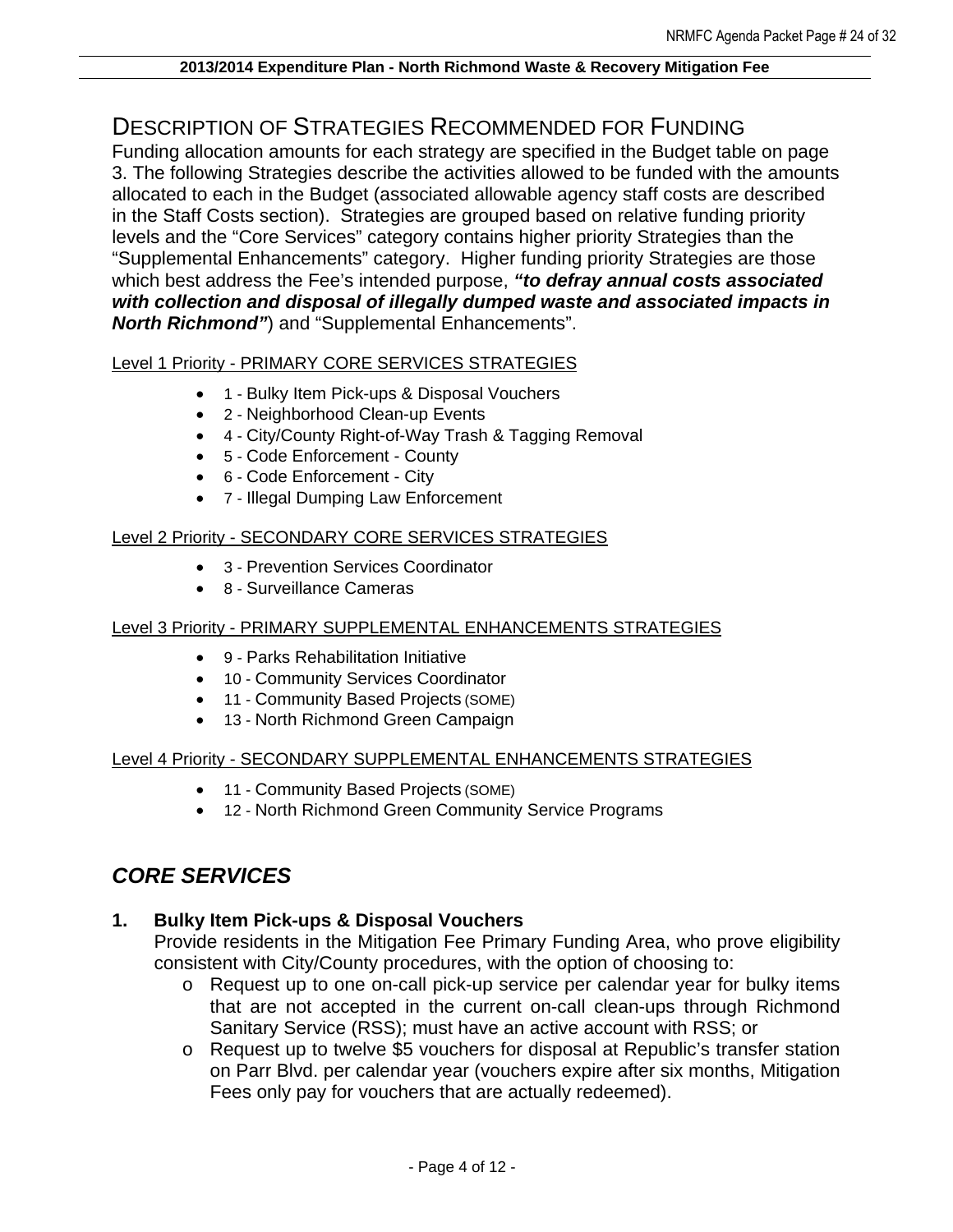*[See "Staff Costs" section for agency activities that may also be funded under this Strategy.]* 

\* No funding allocated under this Strategy for this expenditure cycle. Republic Services has agreed to pay up to \$2,500 per year for redeemed North Richmond Disposal Vouchers for this Expenditure Plan funding cycle.

Administering Agency: City of Richmond

## Implementing Entity(ies):

Community Housing Development Corporation *(processes requests and issues Disposal Vouchers/arranges Bulky Item Pick-ups)* 

Republic Services - Golden Bear Transfer Station & Richmond Sanitary Service *(reimbursed for Disposal Vouchers redeemed and Bulky Item Pick-ups provided)*

Reporting/Payment Requirements: Effective July 1, 2012, CHDC and Republic Services shall provide required data pertinent to Strategy 1 based upon the strategy-specific invoicing/reporting parameters and schedule developed/maintained by Committee Staff in order to receive NRMF-funded payments.

## **2. Neighborhood Clean-ups**

Provide at least one neighborhood and/or creek clean-up event in the Mitigation Fee Funding Area; additional clean-up event may be scheduled as funding allows. *[See "Staff Costs" section for agency activities that may also be funded under this Strategy.]* 

Administering Agency: City of Richmond

Implementing Entity(ies):

City Manager's Office *(coordinates scheduling of clean-up dates and associated arrangements in conjunction with partner entities)* 

Republic Services - Richmond Sanitary Service *(reimbursed for providing/servicing clean-up boxes and disposing of debris placed in clean-up boxes)*

Reporting/Payment Requirements: Effective July 1, 2012, the City Manager's Office and Republic Services shall provide required data pertinent to Strategy 2 based upon the strategy-specific invoicing/reporting parameters and schedule developed/maintained by Committee Staff in order to receive NRMF-funded payments (funding transfers).

\* Allocation of funding under this Strategy for this Expenditure Plan cycle is intended to cover City staff and equipment costs involved with offering the Community Clean -up event in the Primary Funding Area. Republic Services has agreed to pay for up to 20 debris boxes (20 cubic yard capacity per debris box) per year during this Expenditure Plan funding cycle for one Community Clean-up event.

## **3. Prevention Services Coordinator**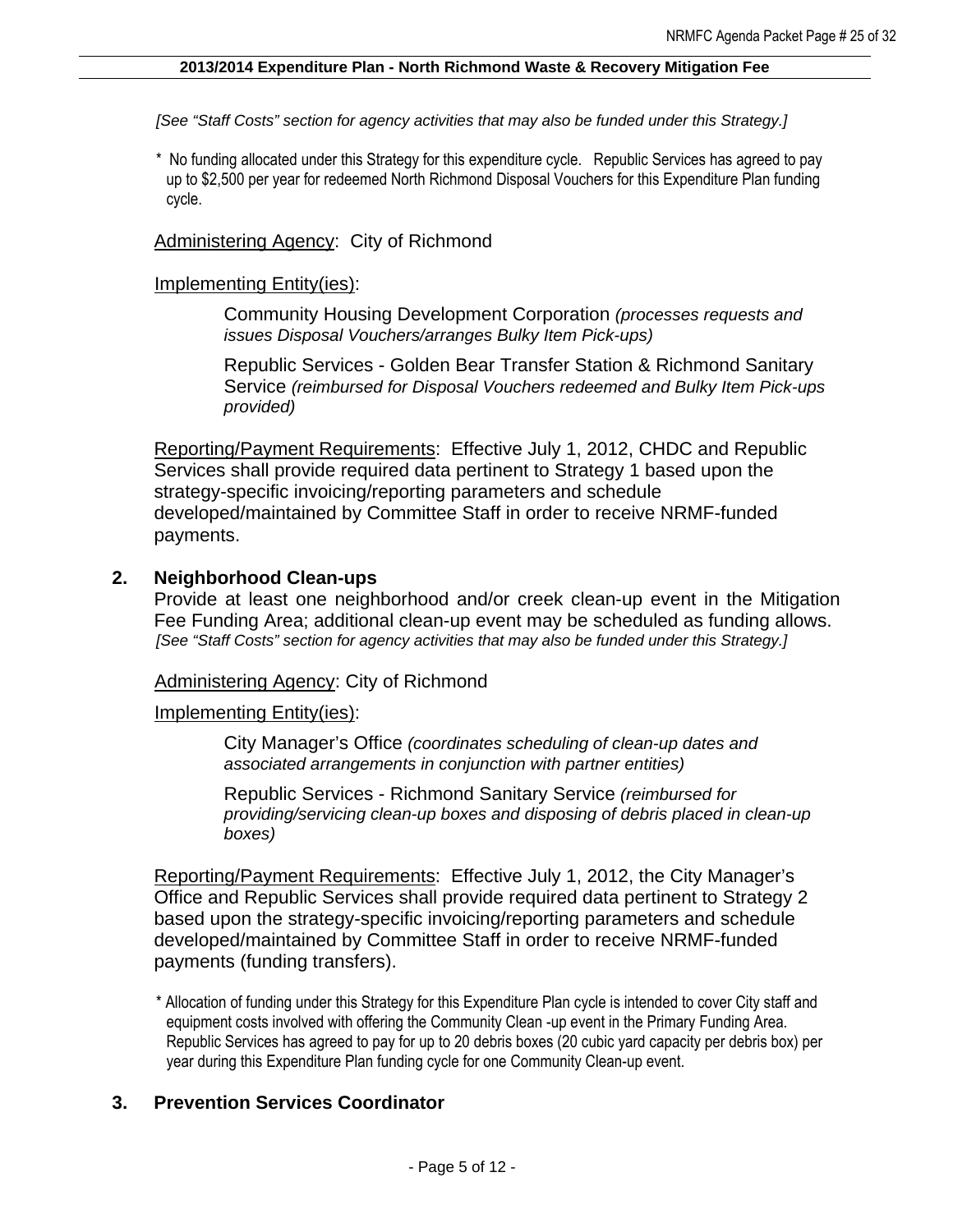Fund at least a portion of a Prevention Services Coordinator (PSC) position (including salary/benefits/overhead and administering agency contracting charge<sup>1</sup>) on a contract basis to assist the City and County in implementing Strategy 1 as the point of contact for community members interested in claiming Disposal Vouchers or Bulky-Item Pick ups. Assist community members interested in reporting illegal dumping and seeking referral/resources. Track and report data related to illegally dumped waste collected by Republic Services Hot Spot Crew and handle associated referrals to applicable public agencies, including right-of-way referrals for Strategy 4.

*[See "Staff Costs" section for agency activities that may also be funded under this Strategy.]* 

Administering Agency: City of Richmond & Contra Costa County

Implementing Entity: Community Housing Development Corporation (CHDC) *(reimbursed actual cost for part-time position and issues Disposal Vouchers/arranges Bulky Item Pick-ups)*

Reporting/Payment Requirements: Effective July 1, 2012, CHDC shall provide required data pertinent to Strategy 1 and Strategy 3 based upon the strategyspecific invoicing/reporting parameters and schedule developed/maintained by Committee Staff in order to receive NRMF-funded payments.

## **4. City/County Right-of-Way Pick-up & Tagging Abatement**

Fund consolidated pick-up program (including personnel, mileage, equipment rental and administrative costs) for removal of illegal dumping\* and tagging abatement in the public right-of-way located within the unincorporated & incorporated Mitigation Fee Primary Funding Area. Removal of illegal dumping is intended to occur based upon referrals from the PSC for items/debris not collected by the designated Republic Services Hot Spot Route crew.

\* Allocation of funding under this Strategy for this Expenditure Plan cycle is primarily intended to cover the cost incurred for tagging abatement throughout the Primary Funding Area. Republic Services will handle removal of non-hazardous illegal dumping in the right-of-way during this period, which will not be NRMFfunded.

*[See "Staff Costs" section for agency activities that may also be funded under this Strategy.]* 

Administering Agency: City of Richmond

Implementing Entity: Richmond Police Department's Code Enforcement Division

Reporting/Payment Requirements: Effective July 1, 2012, the Richmond Police Department's Code Enforcement Division shall provide required data pertinent to Strategy 4 based upon the strategy-specific invoicing/reporting parameters and schedule developed/maintained by Committee Staff in order to receive NRMF-

<sup>1</sup> Administering agency contracting charge applies (\$3,000 per contract)

funded payments (funding transfers).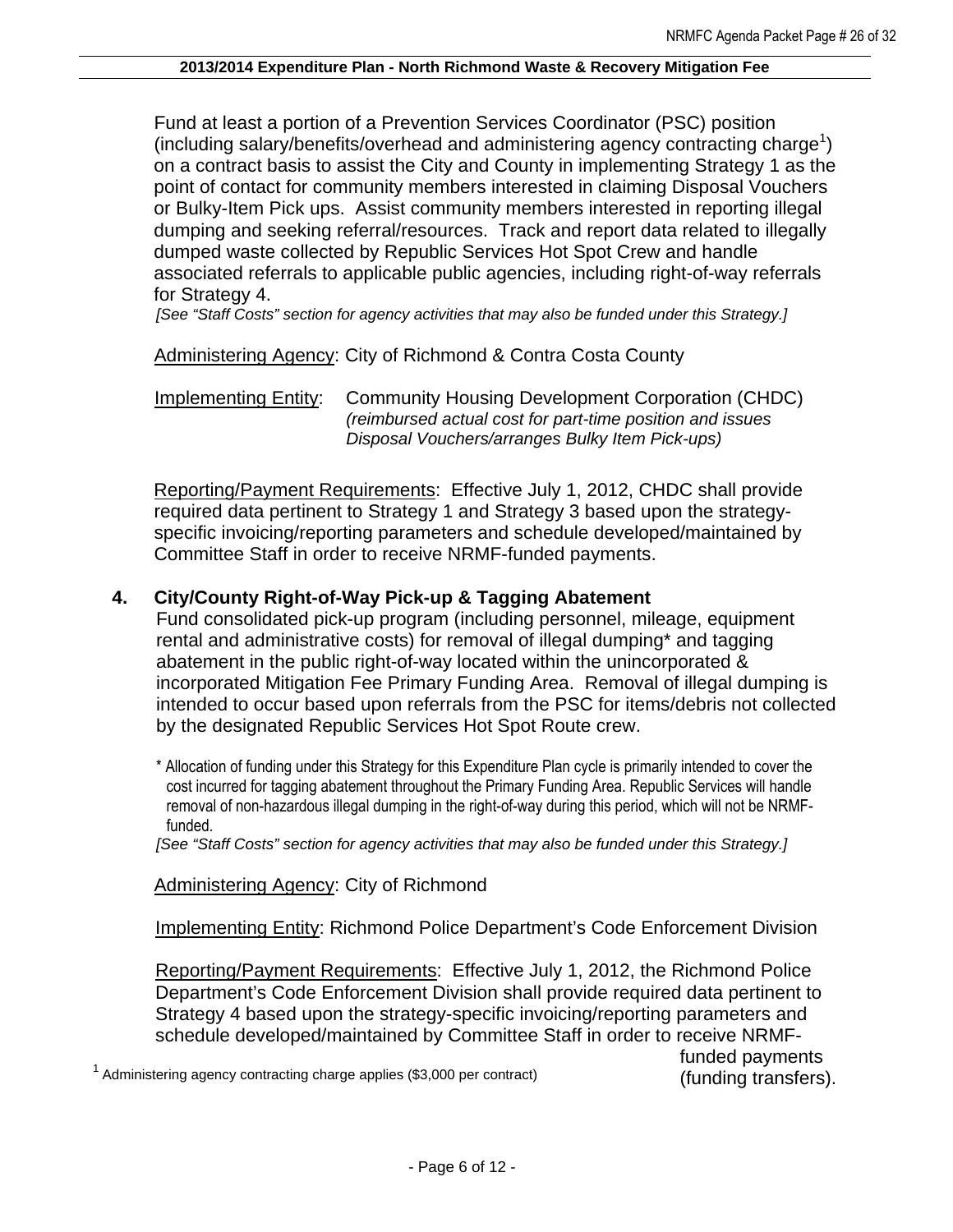## **5. Code Enforcement Staff - County**

Fund at least a portion of County code enforcement position (including salary/benefits and related vehicle and equipment costs), to assist with vacant/ abandoned lot abatements and fencing as well as other health/building/zoning violations related to illegal dumping and blight throughout the unincorporated Mitigation Funding Area.

*[See "Staff Costs" section for agency activities that may also be funded under this Strategy.]* 

Administering Agency: Contra Costa County

Implementing Entity: County Department of Conservation & Development's Building Inspection Division

Reporting/Payment Requirements: Effective July 1, 2012, the County Department of Conservation & Development's Building Inspection Division shall provide required data pertinent to Strategy 5 based upon the strategy-specific invoicing/reporting parameters and schedule developed/maintained by Committee Staff in order to receive NRMF-funded payments (funding transfers).

## **6. Code Enforcement Staff - City**

Fund at least a portion of a (non-benefited) code enforcement position, to assist with foreclosed properties, vacant/abandoned lot abatements and fencing as well as other health/building/zoning violations related to illegal dumping and blight throughout the incorporated Mitigation Funding Area. *[See "Staff Costs" section for agency activities that may also be funded under this Strategy.]* 

Administering Agency: City of Richmond

Implementing Entity: Richmond Police Department's Code Enforcement Team

Reporting/Payment Requirements: Effective July 1, 2012, the Richmond Police Department's Code Enforcement Division shall provide required data pertinent to Strategy 6 based upon the strategy-specific invoicing/reporting parameters and schedule developed/maintained by Committee Staff in order to receive NRMFfunded payments (funding transfers).

## **7. Illegal Dumping Law Enforcement**

Fund majority of a full-time Sheriff Deputy (between 90-100% of salary/benefits, overtime, uniform and related cell phone, equipment, and vehicle costs) to assist with law enforcement investigations and patrols to combat illegal dumping within the Mitigation Fee Primary Funding Area.

*[See "Staff Costs" section for agency activities that may also be funded under this Strategy.]* 

**Administering Agency: Contra Costa County** 

Implementing Entity: County Sheriff's Office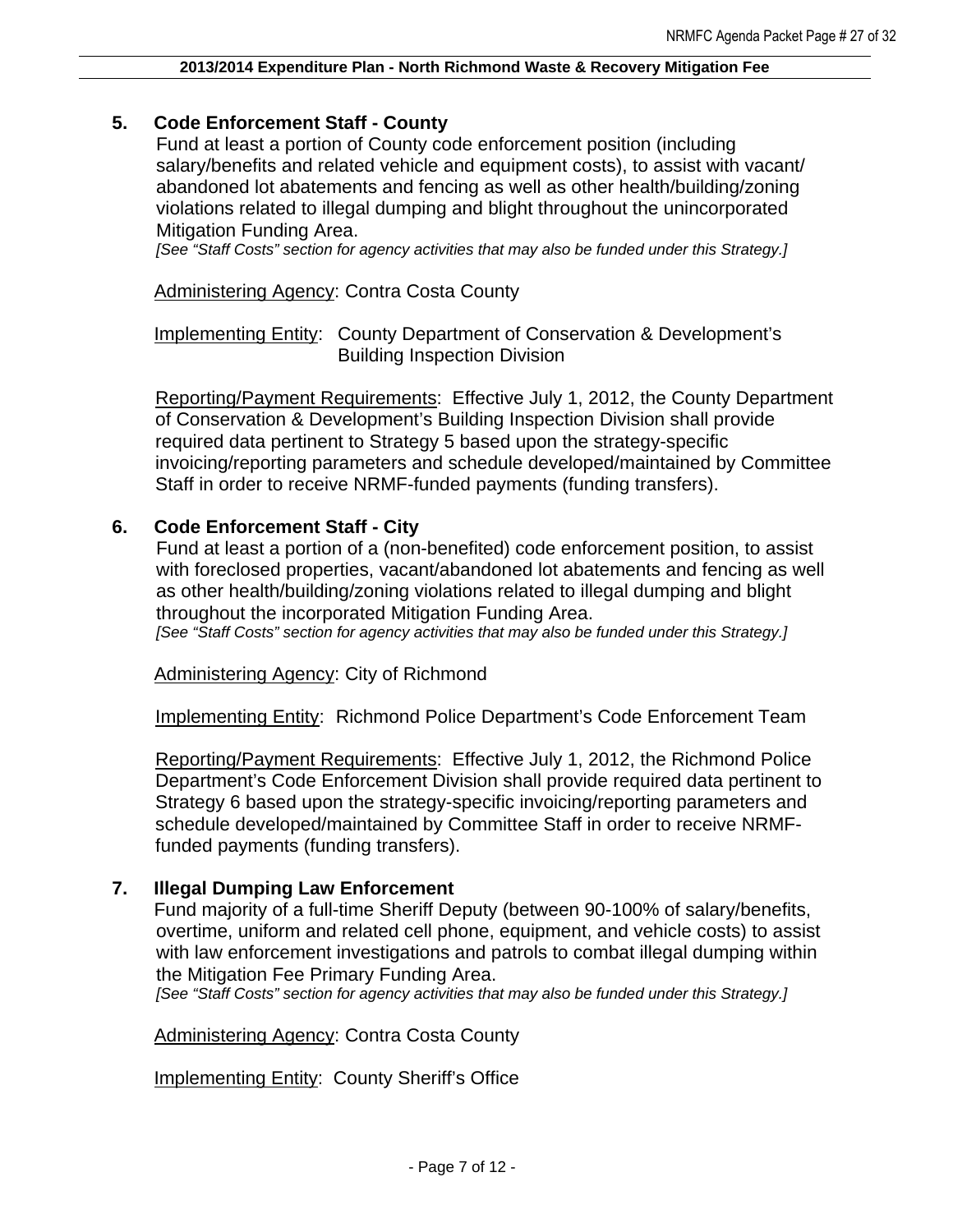Reporting/Payment Requirements: Effective July 1, 2012, the County Sheriff's Office shall provide required data pertinent to Strategy 7 based upon the strategyspecific invoicing/reporting parameters and schedule developed/maintained by Committee Staff in order to receive NRMF-funded payments (funding transfers).

## **8. Surveillance Cameras**

Fund the purchase of cameras, camera infrastructure, camera signage and costs related to maintenance, warranty, repair & relocation of surveillance camera system equipment within the Mitigation Fee Primary Funding Area to assist the dedicated Illegal Dumping Law Enforcement officer in targeting specific locations where illegal dumping occurs most regularly.

*[See "Staff Costs" section for agency activities that may also be funded under this Strategy.]* 

**Administering Agency: Contra Costa County** 

## Implementing Entity(ies):

Richmond Police Department *(operate, move and maintain eight Pan-Tilt-Zoom wireless video surveillance cameras and associated camera system infrastructure throughout NR -AND- install/clean/move FlashCam cameras located within the incorporated NR area if funding is available)*

County Sheriff's Department *(coordinate monitoring of FlashCams located throughout NR and identify/request relocation of surveillance cameras throughout NR as needed)* 

County Public Works Department (*install/clean/move FlashCam cameras located within the unincorporated NR area upon request if funding is available)*

Reporting/Payment Requirements: Effective July 1, 2012, each Implementing Entity shall provide required data pertinent to each entity's applicable Strategy 8 responsibilities based upon the strategy-specific invoicing/reporting parameters and schedule developed/maintained by Committee Staff in order to receive NRMFfunded payments (funding transfers) now or in the future.

# *SUPPLEMENTAL ENHANCEMENTS*

## **9. Parks Rehabilitation Initiative**

Fund a portion of the Park Improvement Grant project at Shields-Reid, including specifically the Children's Play Area and Landscaping improvements. *[See "Staff Costs" section for agency activities that may also be funded under this Strategy.]* 

Administering Agency: City of Richmond

Implementing Entity: Richmond Parks Department.

Reporting/Payment Requirements: Effective July 1, 2012, the Richmond Parks Department shall provide required data pertinent to Strategy 9 based upon the strategy-specific invoicing/reporting parameters and schedule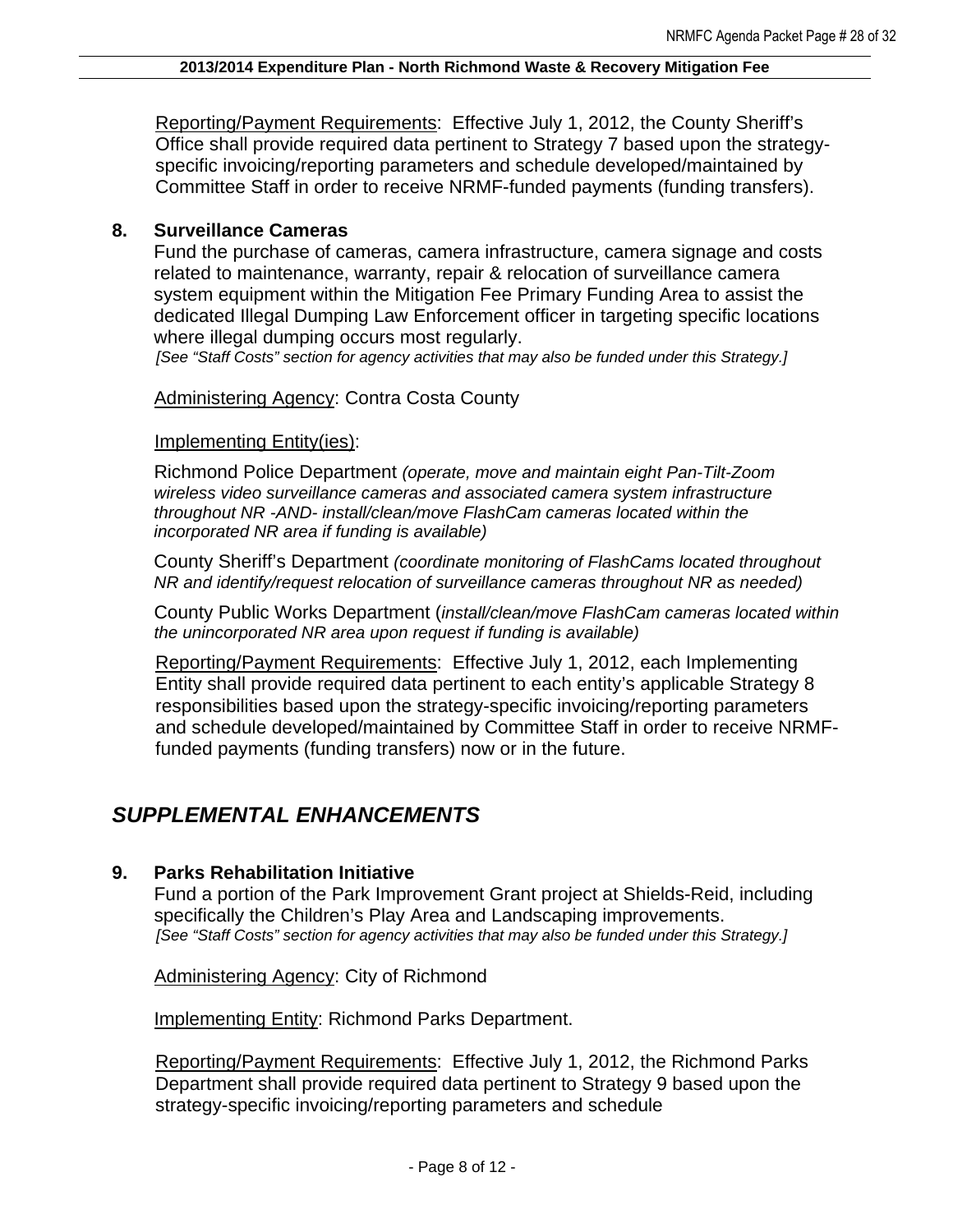developed/maintained by Committee Staff in order to receive NRMF-funded payments (funding transfers).

## **10. Community Services Coordinator**

Fund at least a portion of a Community Services Coordinator (CSC) position to be staffed on a contract basis (including salary/benefits/overhead and administering agency contracting charge<sup>2</sup>). The CSC shall:

- serve as a link between the community of North Richmond, the City of Richmond, and Contra Costa County for issues related to beautification, illegal dumping, and blight;
- be responsible for coordination of activities related to illegal dumping and beautification within the Primary Mitigation Funding area, as specified by the City/County, including North Richmond Green community service programs and outreach activities described under Strategies 12 & 13; and
- be bilingual in order to assist with Spanish translation as needed.

*[See "Staff Costs" section for agency activities that may also be funded under this Strategy.]* 

Administering Agency: City of Richmond & Contra Costa County

Implementing Entity: Neighborhood House of North Richmond (NHNR).

Reporting/Payment Requirements: Effective July 1, 2012, NHNR shall provide required data pertinent to Strategies 10, 12 & 13 based upon the strategy-specific invoicing/reporting parameters and schedule developed/maintained by Committee Staff in order to receive NRMF-funded payments.

## **11. Community Based Projects**

Fund the development, implementation and oversight of a variety of communitybased projects with specific focuses on anti-littering, environmental stewardship, blight reduction and/or beautification (including personnel/labor, administrative oversight, materials, equipment and related maintenance costs plus administering agency contracting charges<sup>3</sup>). Rather than funding stipend programs separately (including stipends, administrative oversight and related materials/equipment), new community-based projects/programs should include component for stipends, where appropriate, to pay local youth and/or other community members for assisting with illegal dumping prevention/abatement or beautification activities within the Mitigation Fee Primary Funding Area.

Community Based Projects to be funded would be solicited through open Funding Request Proposal & Application process. Examples of potential project types that may be funded include but are not limited to:

- o Neighborhood Landscaping Improvements
- o Community Gardens
- o Community Art Projects (e.g. Tile Art, Murals or Safe Routes/Popsicle Project)
- o Stipend Beautification Programs

 $2$  Administering agency contracting charge is \$3,000 per contract.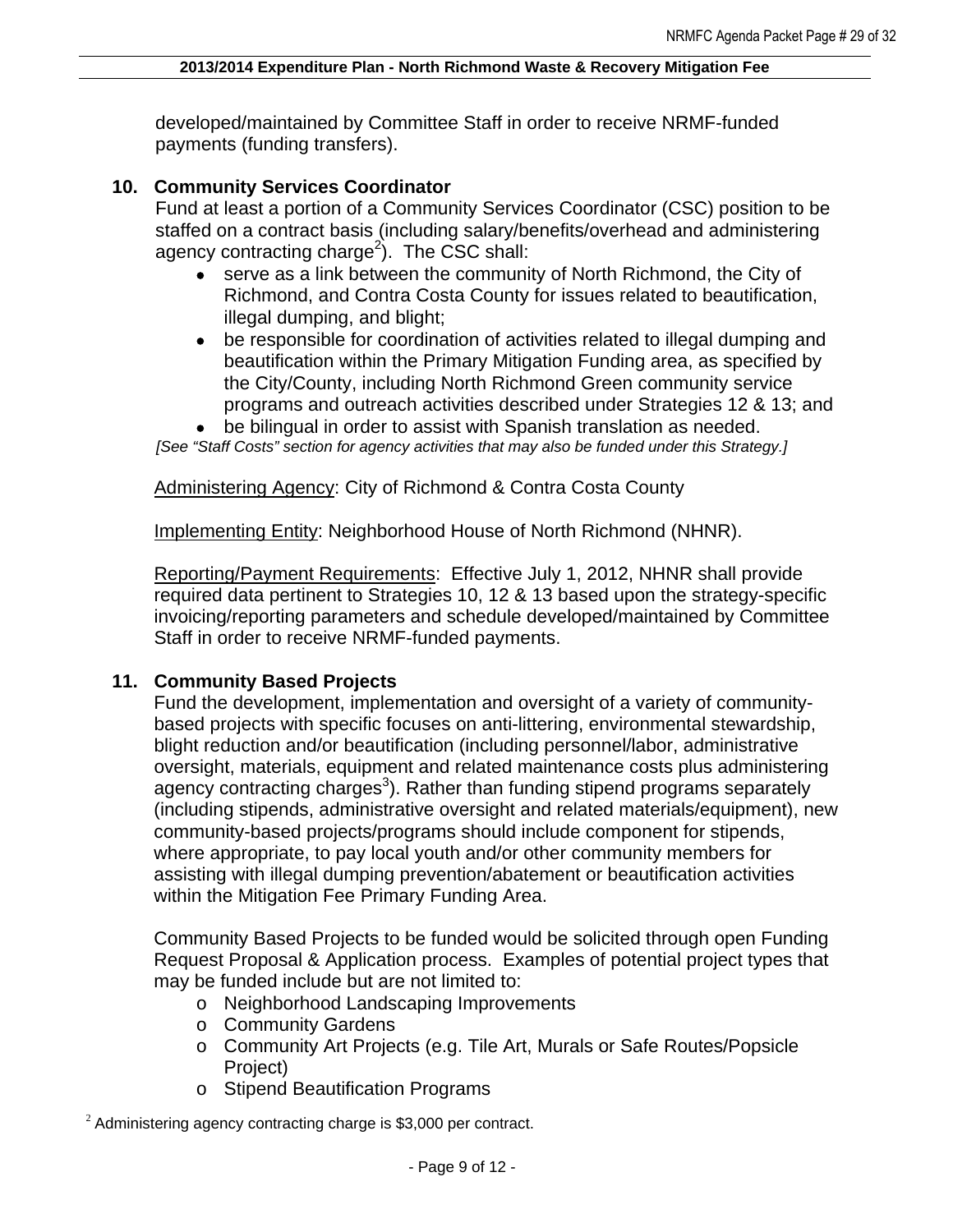Details, including recommended allocation amounts, for each of the Community Based Projects selected to date and being funded under this Expenditure Plan are contained in the Community Based Projects Tables included as Attachments 2 & 3. Contracts issued or amended by the City/County in 2011 for the Community Based Projects listed in the attached Table shall have five month contract terms that extend into 2012 to the extent necessary based upon each contract's effective date.

*[See "Staff Costs" section for agency activities that may also be funded under this Strategy.]* 

## Administering Agencies: Contra Costa County & City of Richmond

Implementing Entity: Various Non-Profit Organizations (see Community Based Projects Table in Attachment 2)

Reporting/Payment Requirements: Any Community Based Project contracts issued or amended by the City/County effective August 2011 or later shall incorporate Reporting & Invoicing Requirements generally consistent with those shown in Attachment 1.

## **12. North Richmond Green Community Services Programs**

Fund the following North Richmond Green programs on a contract basis<sup>4</sup> to the extent the specific details submitted are determined to align with the purpose of the Mitigation Fee and Expenditure Plan:

- *NR Little League Baseball Program* Includes cost of registration and uniforms with customized North Richmond Green patches for up to 5-6 teams, season kick-off event/parade, equipment, stipends for game monitoring and oversight, food and transportation.
- *NR Adult Softball program* Includes cost of registration, jerseys with North Richmond Green patches and hats for the men's and women's team.
- *NR Youth Twilight Basketball Program* Includes cost of registration and uniforms with North Richmond Green patches for up to 5-6 teams, equipment, stipends for game monitoring and oversight, food and transportation.
- *NR Youth Eco Academy* Youth projects to include school gardens, recycling efforts, habitat restoration, creek/bay/ocean water quality monitoring, beach/creek/neighborhood clean-ups and ecological field trips. May fund the cost of materials, transportation and fees associated with pre-approved community beautification projects such landscaping and murals.

*[See "Staff Costs" section for agency activities that may also be funded under this Strategy.]* 

Administering Agency: City of Richmond & Contra Costa County

Implementing Entity: Neighborhood House of North Richmond (NHNR).

Reporting/Payment Requirements: Effective July 1, 2012, NHNR shall provide required data pertinent to Strategies 10, 12 & 13 based upon the strategy-specific

<sup>&</sup>lt;sup>4</sup> Administering agency contracting charge applies (\$3,000 per contract)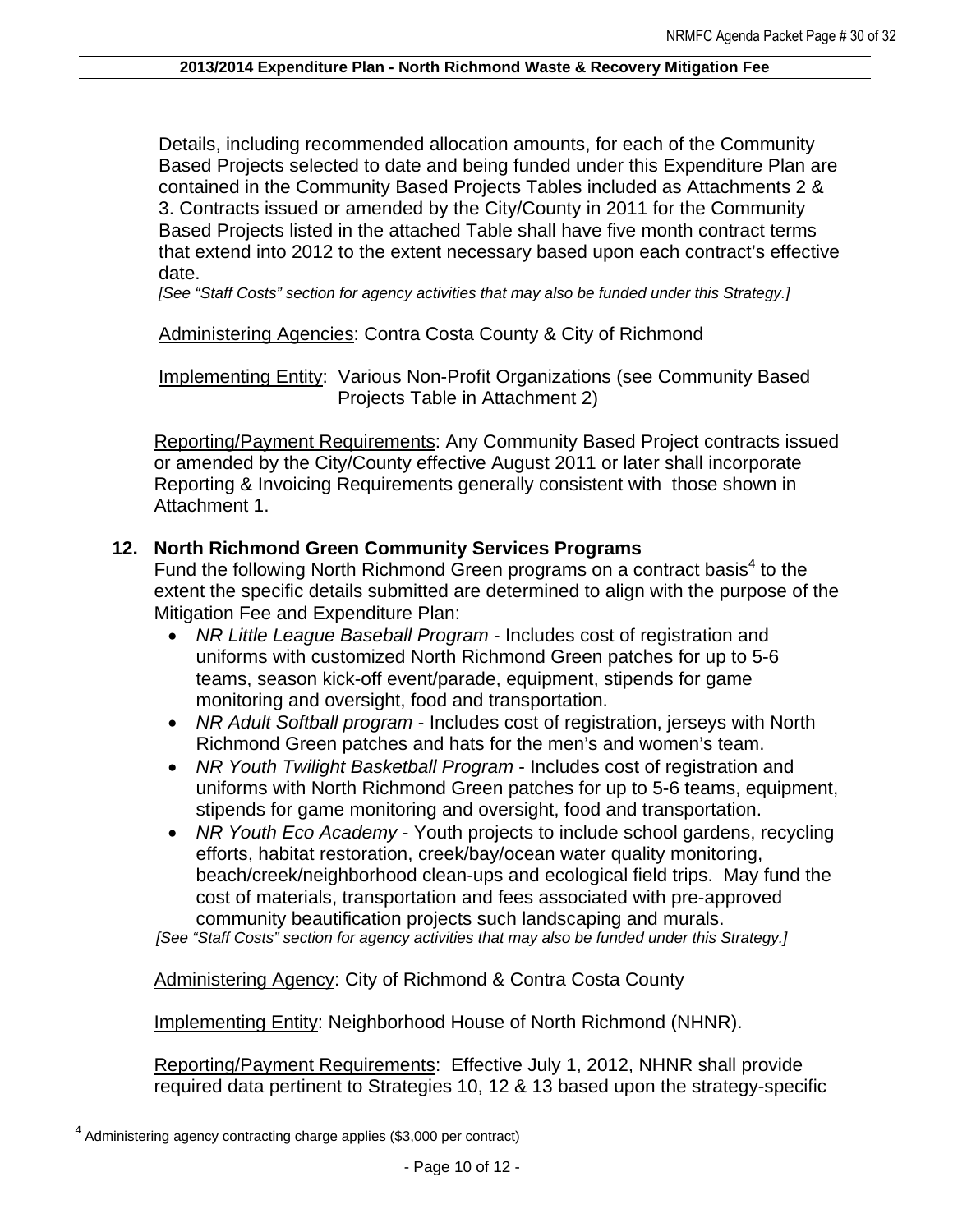invoicing/reporting parameters and schedule developed/maintained by Committee Staff in order to receive NRMF-funded payments.

## **13. North Richmond Green Campaign**

Fund the design, printing and/or distribution of education and outreach materials on a contract basis<sup>5</sup> which must align with the purpose of the Mitigation Fee and Expenditure Plan and be pre-approved by Committee Staff. Outreach materials must include "Jointly funded by City of Richmond & Contra Costa County" unless otherwise specified herein. Outreach materials may be any of the types specified below, however must clearly intend to directly:

- Inform the community about Mitigation Fee funded programs/efforts,
- Increase participation in Mitigation funded programs/efforts,
- Reduce illegal dumping and blight in the Mitigation Fee Funding Area, and/or
- Promote beautification in the Mitigation Fee Funding Area.

The following type of outreach material expenditures may be funded if reviewed and pre-approved by Committee Staff:

- STIPENDS Pay local community members (youth and adults) to distribute printed outreach materials door-to-door to promote mitigation-funded strategies *(Jointly Funded text not applicable to stipend expenses, only materials)*
- HANDOUTS/MAILERS Newsletters, flyers, brochures or other documents intended to be handed out or mailed to local residents/organizations.
- T-SHIRTS Shirts shall include the NRGreen.org website to encourage people to learn more about Mitigation funded programs/efforts *(local phone number should also be included when possible, however inclusion of Jointly Funded text may not be required)*
- NR GREEN FESTIVAL Event held once per year and generally include information booths to raise awareness about mitigation-funded efforts and other local beautification efforts as well as fun activities for kids and food. Materials promoting the event shall include the NRGreen.org website as well as a local phone number.
- SIGNAGE Printed or manufactured signage, which includes promotional banners for local events/parades, which should include the NRGreen.org website for Community members to learn more about Mitigation funded programs/efforts. Repair, replacement and removal of NRMF-funded Light Pole Banners.

*[See "Staff Costs" section for agency activities that may also be funded under this Strategy.]* 

Administering Agency: City of Richmond & Contra Costa County

Implementing Entity: Neighborhood House of North Richmond (NHNR).

Reporting/Payment Requirements: Effective July 1, 2012, NHNR shall provide required data pertinent to Strategies 10, 12 & 13 based upon the strategy-specific invoicing/reporting parameters and schedule developed/maintained by Committee Staff in order to receive NRMF-funded payments.

<sup>5</sup> Administering agency contracting charge applies (\$3,000 per contract)